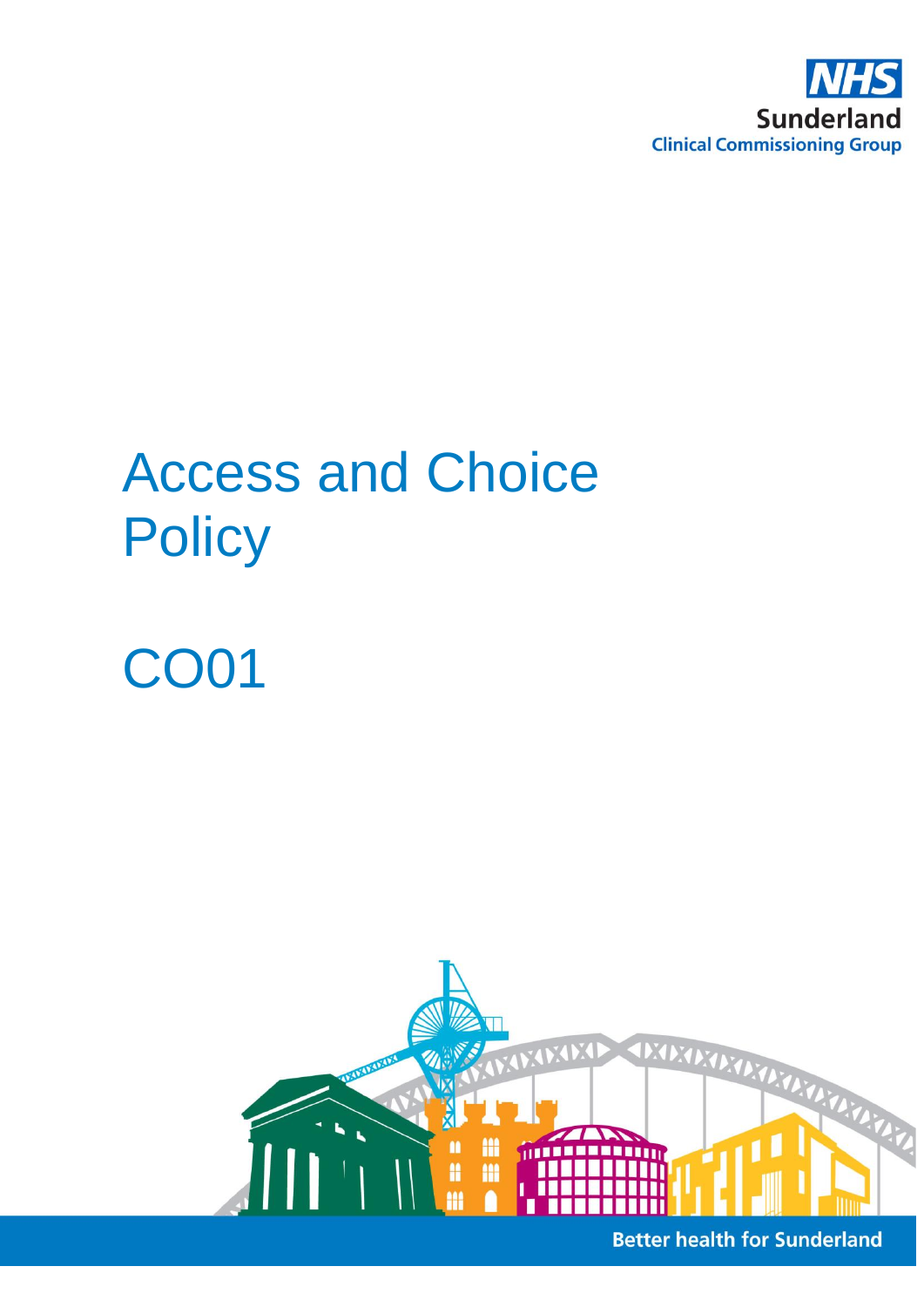#### **Contents**

| 1.  |                                                                               |  |  |
|-----|-------------------------------------------------------------------------------|--|--|
| 2.  |                                                                               |  |  |
| 3.  |                                                                               |  |  |
| 4.  |                                                                               |  |  |
| 5.  | Choosing where to go for first outpatient appointment for physical and mental |  |  |
|     |                                                                               |  |  |
| 6.  |                                                                               |  |  |
| 7.  |                                                                               |  |  |
| 8.  |                                                                               |  |  |
| 9.  |                                                                               |  |  |
|     |                                                                               |  |  |
|     |                                                                               |  |  |
|     |                                                                               |  |  |
|     |                                                                               |  |  |
|     |                                                                               |  |  |
|     |                                                                               |  |  |
|     |                                                                               |  |  |
| 17. |                                                                               |  |  |
| 18. |                                                                               |  |  |
| 19. |                                                                               |  |  |
|     |                                                                               |  |  |
|     |                                                                               |  |  |

## **Version Control**

| <b>Version</b> | Date Approved   Committee |                        | Date of next<br>review | <b>CCG Lead</b>      |
|----------------|---------------------------|------------------------|------------------------|----------------------|
|                | 2013                      | N/A                    | N/A                    | N/A                  |
| 2              | January 2020              | Executive<br>Committee | January 2022           | <b>Matt Thorburn</b> |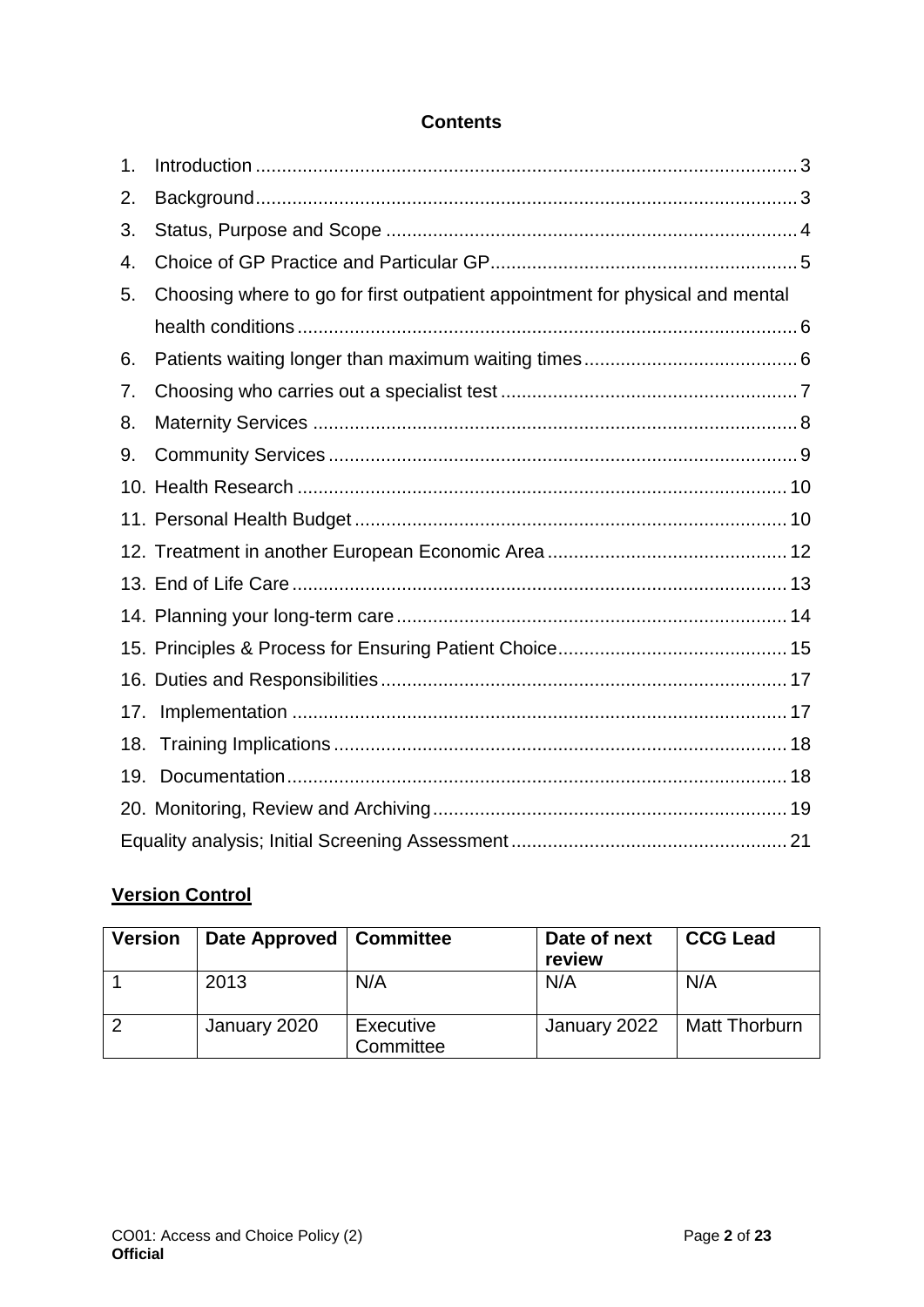For the purposes of this policy, NHS Sunderland Clinical Commissioning Group (CCG) will be referred to as 'the CCG'

The CCG aspires to the highest standards of corporate behaviour and clinical competence, to ensure that safe, fair and equitable procedures are applied to all organisational transactions, including relationships with patients their carers, public, staff, stakeholders and the use of public resources. In order to provide clear and consistent guidance, the CCGs will develop documents to fulfil all statutory, organisational and best practice requirements and support the principles of equal opportunity for all.

## <span id="page-2-0"></span>**1. Introduction**

- 1.1 Choice is fundamental to the delivery of a truly patient-centred NHS as it empowers people to get the health and social care services they want and need. Giving the public and patients good information helps them to make effective choices that are right for them and their families.
- 1.2 It is firmly written into the NHS Constitution that 'patients will be at the heart of everything the NHS does' and therefore have the right to make informed choices about their healthcare. This means that, by law, patients should be offered the opportunity to compare and make choices that suits their needs.
- 1.3 This policy sets out the mechanisms that the CCG will adopt to fulfil its legal obligations.

## <span id="page-2-1"></span>**2. Background**

- 2.1 Patient choice began when the NHS was founded in 1948, providing ability for patients to choose their GP, optician and dentist. Since then there have been numerous developments in support of patient choice and in 2009 the NHS Constitution was published which set out the rights of patients and the pledges that the NHS makes, which includes patient choice as a right and includes the right to information to support that choice.
- 2.2 In July 2010 The Government's White Paper, 'Equity and excellence: liberating the NHS' set out proposals relating to increasing choice and control over care and treatment, choice of treatment and healthcare provider becoming the reality in the vast majority of NHS-funded services by no later than 2013/14.
- 2.3 Liberating the NHS: Greater Choice and Control (October 2010) sought views on proposals for extending choice in the NHS. In July 2011 the NHS published operational guidance to the NHS: Extending Patient Choice of Provider which provided guidance to providers and commissioners on implementation of the Government commitment to extend patient choice of provider.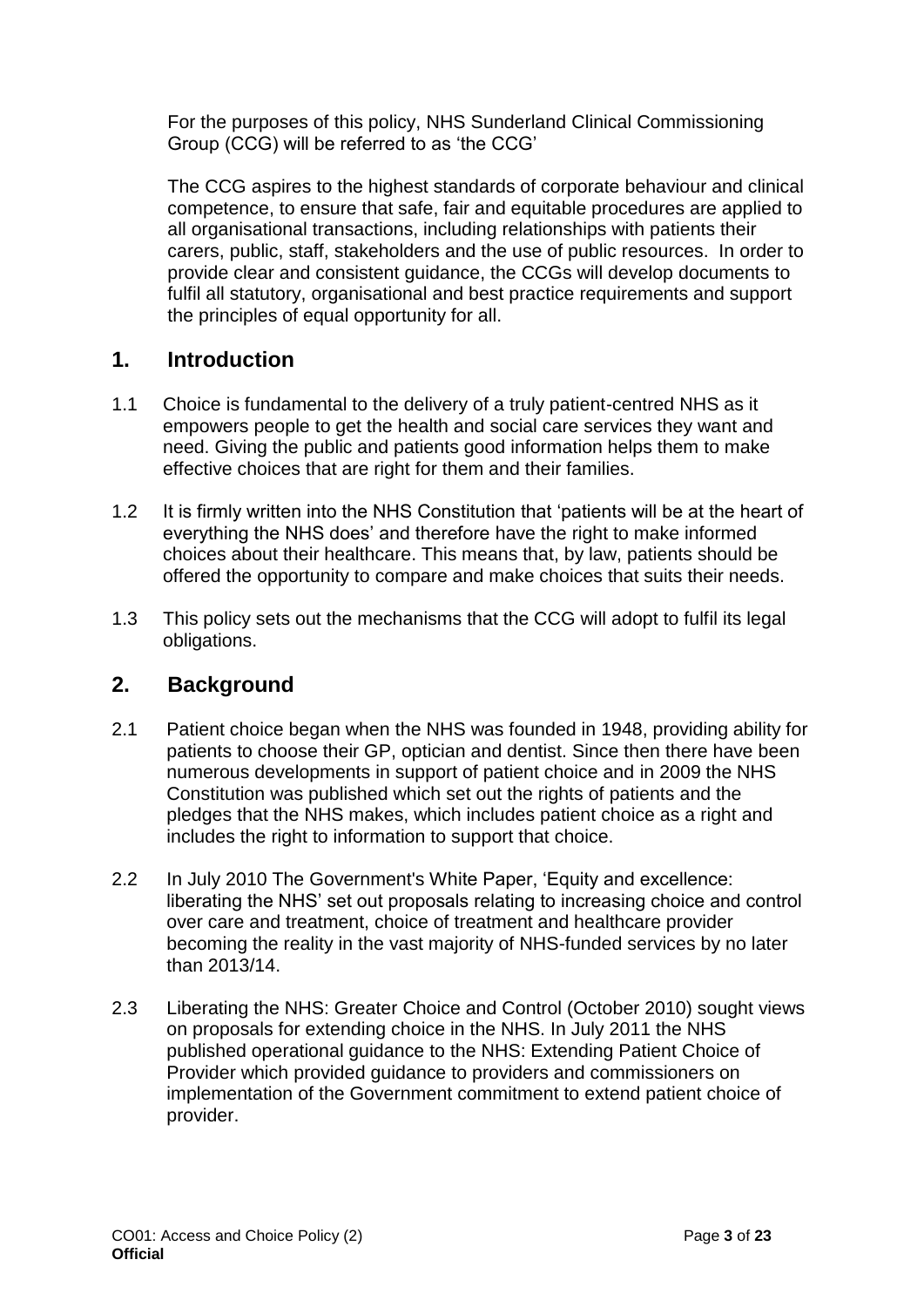- 2.4 In 2012 the legal framework within the NHS changed with the Health and Social Care Act 2012 making clear the duties on NHS England and clinical commissioning groups to promote the involvement of patients and carers in decisions about their care and treatment, and to enable patient choice. The Act sets out specific provision in relation to procurement, patient choice and competition which is detailed in the National Health Service (Procurement, Patient Choice and Competition) (No. 2) Regulations 2013. The new regulations are designed to ensure that NHS England and clinical commissioning groups procure high quality and efficient healthcare services that meet the needs of patients and protect patient choice.
- 2.5 In March 2015 the Department of Health published the Choice Framework for 2015/2016 which set out the choices that people have in the NHS. This document reflects that framework and sets out the current elements of patient choice, how the CCG meets its obligations and goes beyond to support patients in choosing their care.

#### <span id="page-3-0"></span>**3. Status, Purpose and Scope**

#### **3.1 Status**

This policy is a corporate policy.

#### **3.2 Purpose & Scope**

This document sets out the current position of the CCG in support of patient choice and the strategic direction it will head in. As the background section illustrated, patient choice is a subject that sits within a broad legislative and regulatory framework. The scope of this document includes all patients registered with CCG GP practices and their rights to choice in relation to the following service areas:

- Choice of GP practice and particular GP
- Choosing where to go for your first outpatient appointment
- Patients waiting longer than maximum waiting times
- Choosing who carries out a specialist test
- Maternity services
- Mental Health services
- Community services
- Health research
- Personal health budget
- Treatment in another European economic area
- End of life care
- Planning long-term care

There are a number of exclusions that relate to choice and these are outlined within the respective sections. The following sections provide more detail in relation to each of the areas identified above.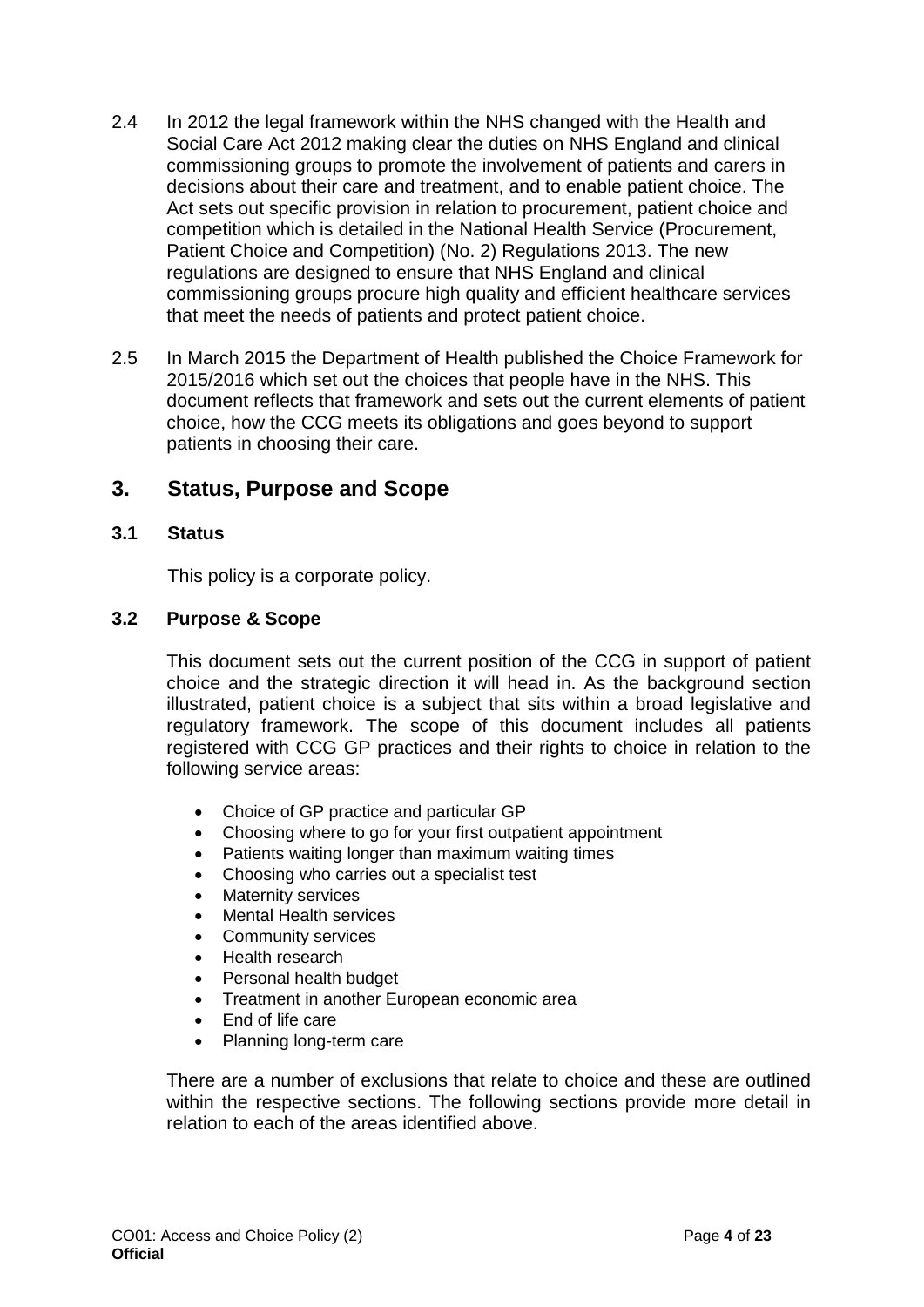## <span id="page-4-0"></span>**4. Choice of GP Practice and Particular GP**

- 4.1.1 The CCG is committed to a patient's right to choose to register at any GP practice within whose boundary area they reside and also to the patient's right to request to see a specific doctor or nurse when possible. GP practices must try to make sure this happens
- 4.1.2 There are however occasions when a practice does have grounds for not registering patients, as long as they do not relate to the patient's race, gender, social class, age, religion, sexual orientation, appearance, disability or medical condition. These grounds might be where a patient lives outside the boundary that NHS England has agreed or because the GP practice has approval to close their list to new patients. In rare circumstances, the GP practice may not accept a patient if the patient has been removed from that practice's list within the last six months or because the patient has behaved inappropriately at a practice and has therefore been assigned to be registered on a Special Allocation Scheme. The practice has a duty to inform patients of the reason why they are refused.
- 4.1.3 **Who is responsible for offering this choice?** First the patient should contact the GP practice where they want to register. If there is any difficulty registering with a GP practice, the next point of contact is NHS England or local Healthwatch who can provide advice and support. Healthwatch is an independent consumer champion for health and social care in England.
- 4.1.4 Information is available on 'NHS Choices' and a search for GP practices can be filtered by postcode and by those currently accepting new patients. This is a national website for patients. If the patient cannot register with their preferred GP practice, NHS England will help find another.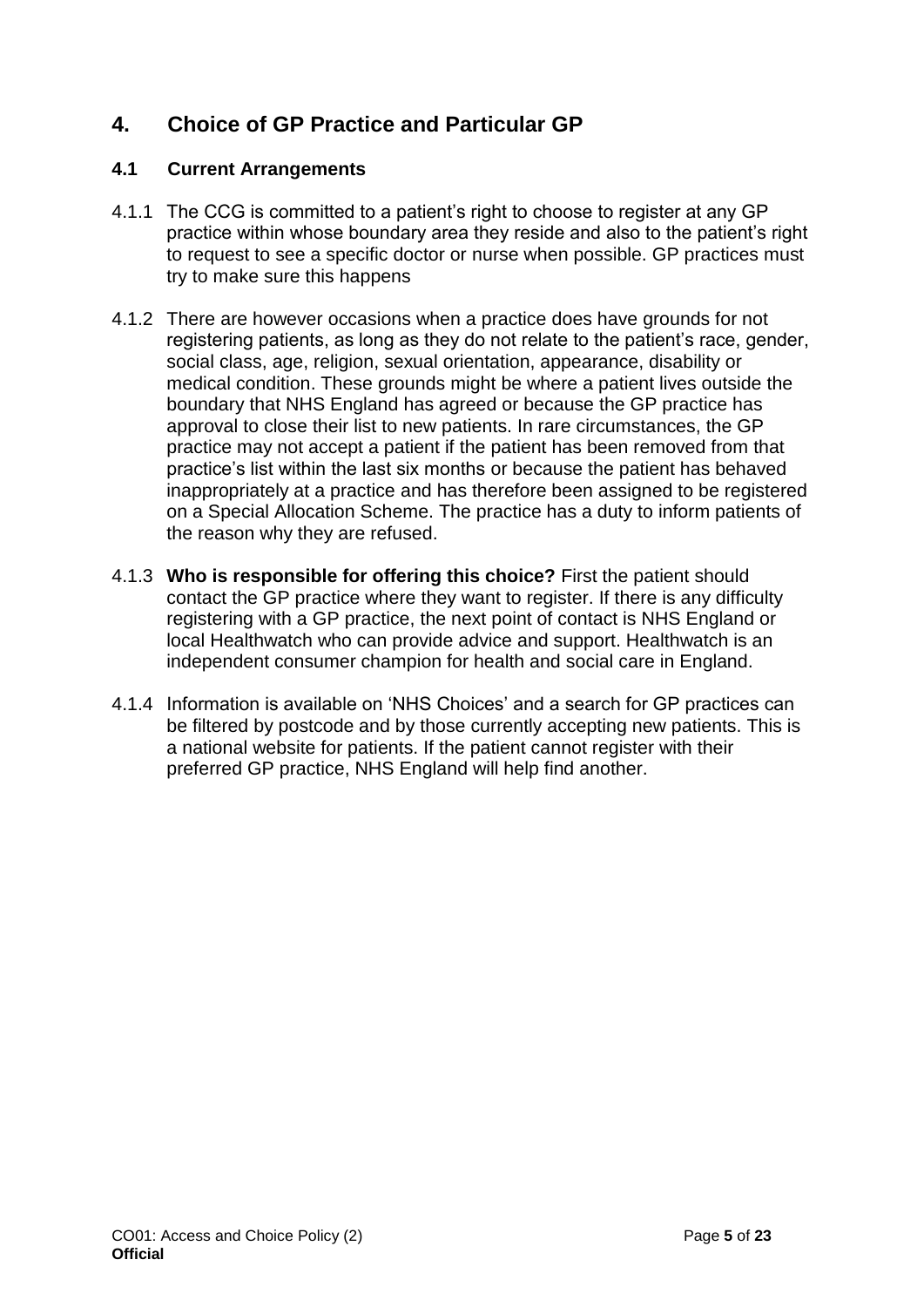## <span id="page-5-0"></span>**5. Choosing where to go for first outpatient appointment for physical and mental health conditions**

#### **5.1 Current Arrangements**

- 5.1.1 If a patient needs to see a consultant or specialist as an outpatient, the patient can choose to go to any hospital or clinic in England that offers NHS services for the first appointment. This is a legal right, but the patient can only choose a hospital or clinic that offers the right treatment and care for their condition. A patient can also choose which clinical team will be in charge of their treatment within their chosen organisation. There might be circumstances where the choice is not available and this includes when urgent or emergency treatment is necessary or if the patient is:
	- A prisoner:
	- A serving member of the Armed Forces;
	- Detained under the Mental Health Act 1983:
	- Using mental health services;
	- Using maternity services
	- Already receiving care and treatment for the condition for which you are being referred and this is an onward referral
	- In need of emergency or urgent treatment, such as cancer services where you must be seen in a maximum time of 2 weeks
	- Referred to services commissioned by local authorities, as your choice will depend on what has been put in place locally
- 5.1.2 Where the patient is being seen for an outpatient appointment and it is determined they need treatment for a different condition that the clinic does not assess for, the patient has the right to choose where to have the initial outpatient appointment for that condition. This could be most convenient to be treated at the same location, but it is the patients right to choose another location.
- 5.1.3 **Who is responsible for offering this choice?** The patient should speak to the GP, dentist or optometrist who is referring them.

## <span id="page-5-1"></span>**6. Patients waiting longer than maximum waiting times**

- 6.1.1 Where a patient is referred to a consultant, they will be given an appointment to see the consultant or a doctor who works with that consultant in his or her team. The patient can ask to be referred to a different hospital if they:
	- Have to wait more than 18 weeks before starting treatment, if the treatment is not urgent;
	- Have to wait more than two weeks before seeing a specialist, if the patient's GP thinks it is possible they have cancer.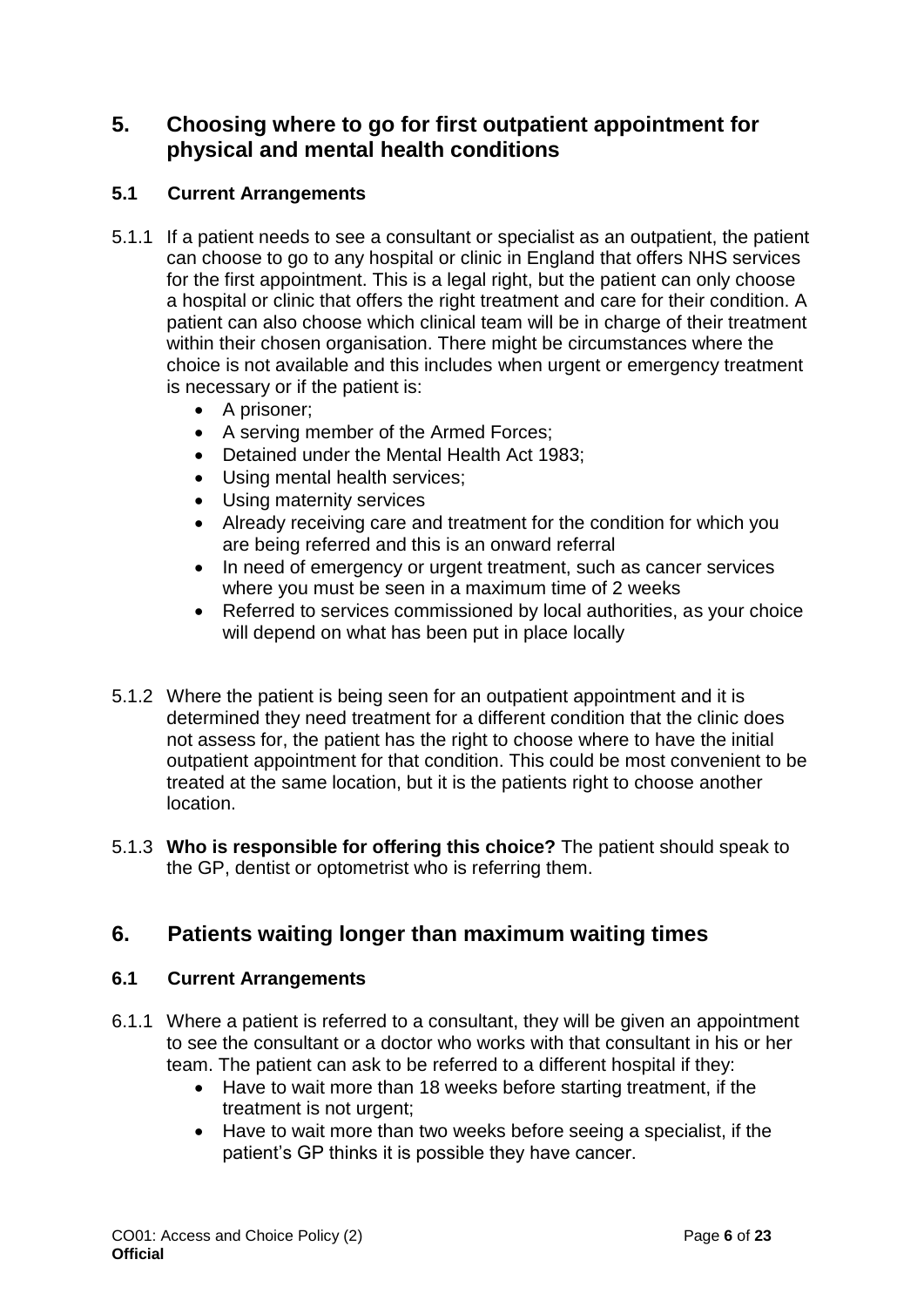- 6.1.2 This is a patient's legal right but this right is forfeit if:
	- They choose to wait longer for treatment to start;
	- They choose to wait longer for an appointment with a specialist after being urgently referred with suspected cancer;
	- Delaying the start of treatment is in the patient's best interests. For example, if needing to lose weight or stop smoking before starting treatment;
	- There are medical reasons which mean it is better to wait;
	- They fail to attend appointments that they chose from a set of reasonable options;
	- They are on the national transplant list;
	- They are using maternity services;
	- They are using services not led by a consultant or a member of their team
	- They refuse treatment;
	- A doctor has decided that it is appropriate to monitor the patient for a time without treatment;
	- They cannot start treatment for reasons not related to the hospital (for example, they are a reservist posted abroad while waiting to start treatment);
	- The treatment is no longer necessary.
- 6.1.3 **How will I know I have been waiting 18 weeks or two weeks?** The patient should ask their GP or the hospital to confirm this as there are specific rules laid down on how the time is calculated.
- 6.1.4 **Who is responsible for offering this choice?** The organisation responsible for arranging your treatment will be the CCG or NHS England (specialist services). GP's (commissioned by CCG's) will take all reasonable steps to offer patients a choice, based on their needs.

## <span id="page-6-0"></span>**7. Choosing who carries out a specialist test**

- 7.1.1 If the GP decides the patient needs a specialist test, the patient can choose to have this done by anyone providing that NHS service in England. This is a legal right if:
	- The test has been ordered by the GP; and
	- It will be the patient's first appointment as an outpatient with a consultant or a doctor in the consultant's team.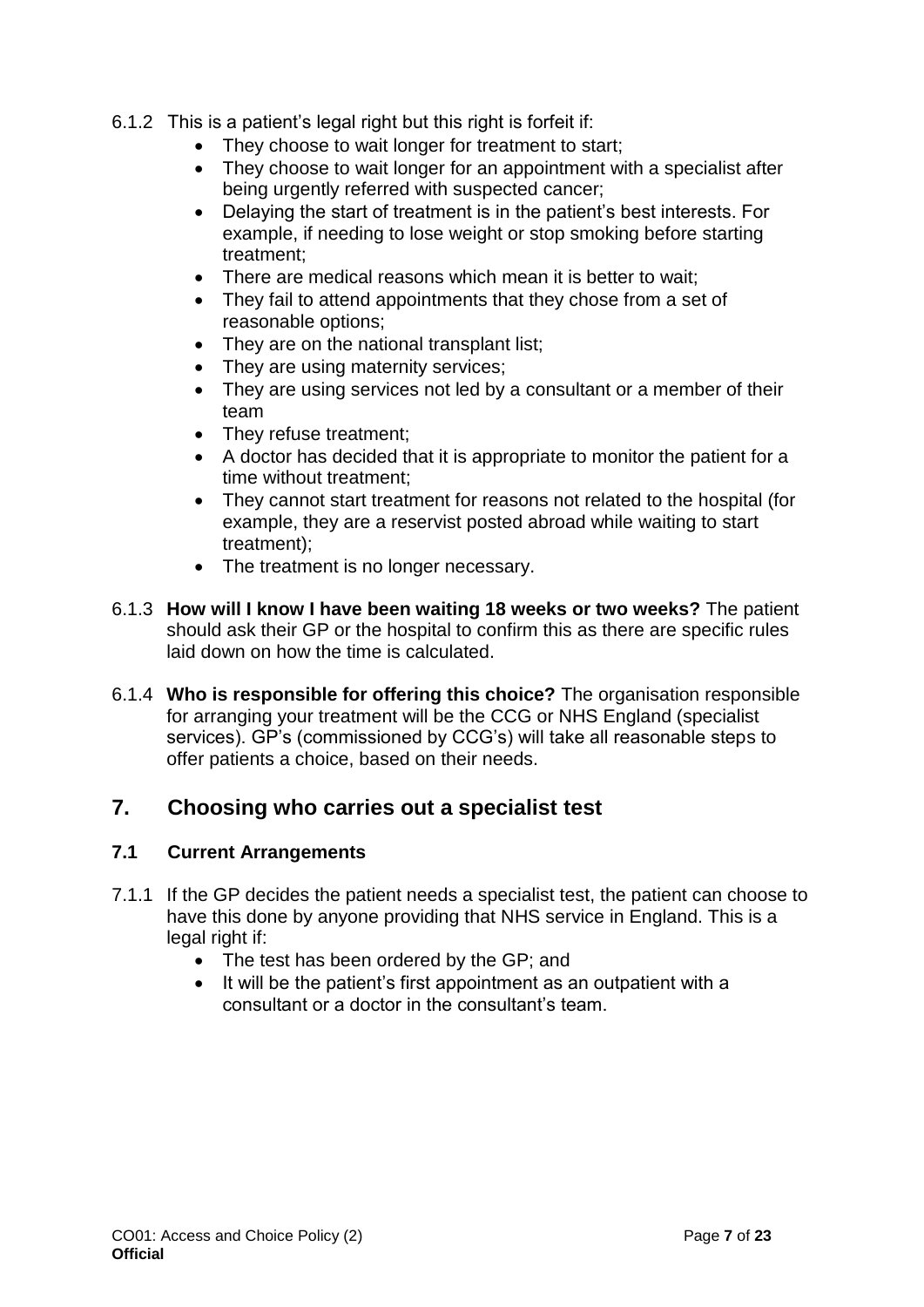- 7.1.2 It is not a right if:
	- The test is not part of a first appointment as an outpatient with a consultant or a doctor in the consultant's team;
	- They are already at the first appointment as an outpatient, and the doctor decides they need a test. There may be a choice about who carries out that test, but there is no legal right to choose once they are being seen as an outpatient.
- 7.1.3 The choice is only available from organisations which carry out the test needed in a proper and safe way. There is no choice of who carries out the test if a test is needed urgently or the patient is admitted to hospital.
- 7.1.4 Support in making the choice is available from the GP or the doctor who has asked for the test. More information about the hospitals and clinics to choose from is on the 'NHS Choices' website.

## <span id="page-7-0"></span>**8. Maternity Services**

- 8.1.1 There are a range of choices for maternity services, These are dependent on what is best for the mother and baby, and what is available locally. When women find out they are pregnant they can:
	- contact their GP and ask to be referred to a midwifery service of their choice;
	- contact the midwifery service of their choice directly, without asking the GP to refer first
- 8.1.2 Pregnant women can choose to receive 'antenatal' care from:
	- a midwife:
	- a team of maternity health professionals, including midwives and obstetricians
- 8.1.3 Pregnant women can choose where to give birth:
	- At home, with the support of a midwife;
	- In a birthing pool for a water birth (subject to availability)
	- In a local midwifery facility (for example, a local midwifery unit or birth centre), with the support of a midwife;
	- In any available hospital in England, with the support of a maternity team. This type of care may be necessary for some women and their babies and if this is the case they should still have a choice of hospital.
- 8.1.4 Mothers can choose where to receive postnatal care (subject to availability):
	- At home:
	- $\bullet$  In a community setting.
- 8.1.5 Depending where the mother lives, they may have other choices about maternity care and should contact their midwife or the CCG for information.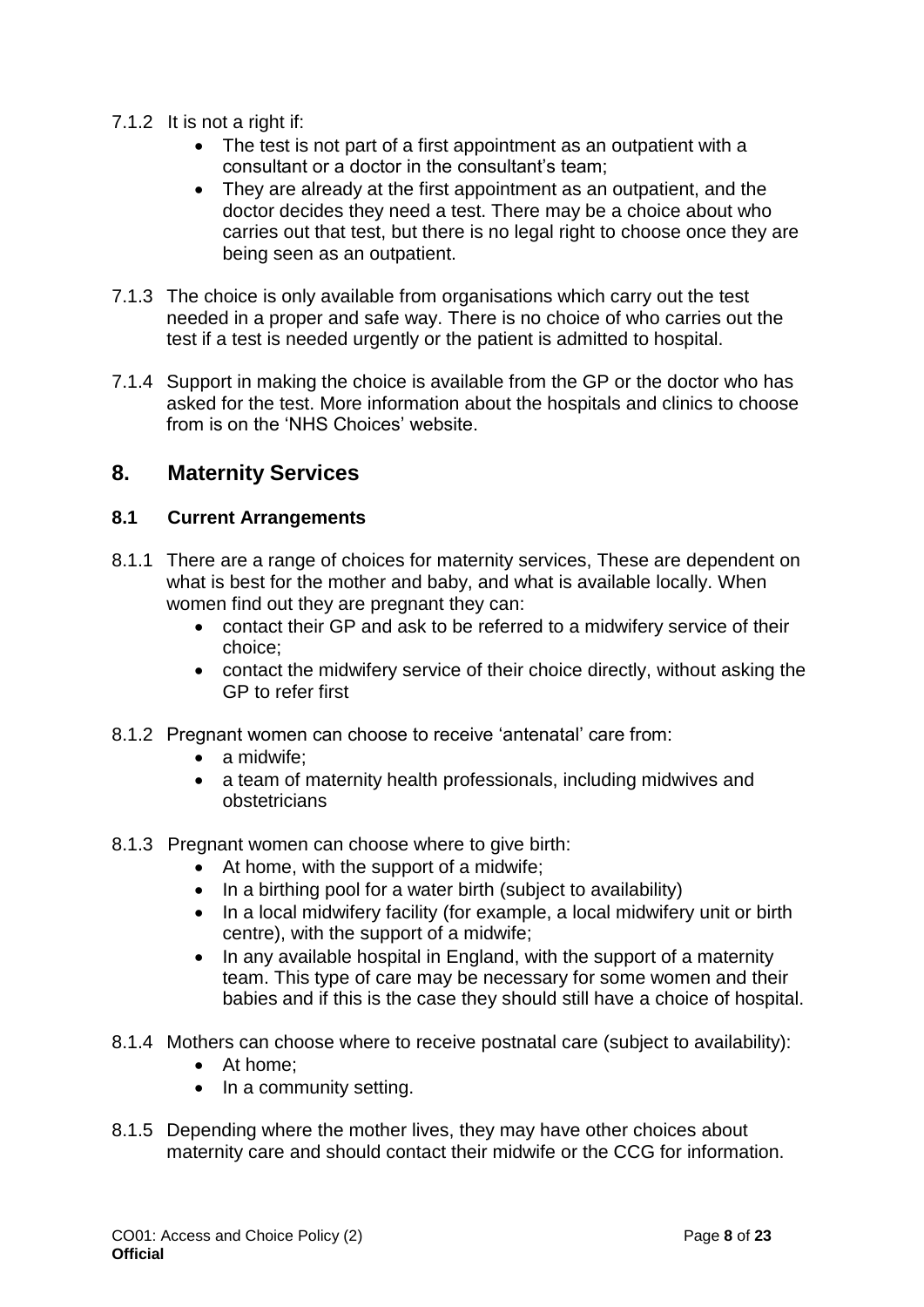- 8.1.6 **Is this a legal right?** No. It depends what is best for mother and baby, and what is available locally. Every pregnancy is different.
- 8.1.7 **When is choice not available?** The mother can choose where to give birth, but this may mean some kinds of pain relief are not available during the birth as they are only available in hospitals. If urgent or emergency treatment is needed, there is no choice of who to see and it may not be possible to choose where to give birth.
- 8.1.8 **Who is responsible for offering this choice?** The midwife should discuss the choices available locally with pregnant women.
- 8.1.9 **Where is information and support available?** The midwife will be able to give information, advice and support to help mothers decide. A number of charitable and voluntary organisations can also help. These include:
	- The National Childcare Trust, the UK's largest charity for parents. Visit <https://www.nct.org.uk/> or call their Helpline: 0300 330 0700;
	- Which? Birth Choice, helping women choose maternity care. Visit [https://www.which.co.uk/reviews/birthing-options/article/where-to-give](https://www.which.co.uk/reviews/birthing-options/article/where-to-give-birth)[birth;](https://www.which.co.uk/reviews/birthing-options/article/where-to-give-birth)
	- NHS Choices;<https://www.nhs.uk/>

## <span id="page-8-0"></span>**9. Community Services**

- 9.1.1 **What choices are available?** The patient may be able to choose who they see for services provided in the community such as physical therapy adult hearing services, psychological therapies and podiatry (foot) services
- 9.1.2 Different choices are available in different areas.
- 9.1.3 **Is this a legal right?** No.
- 9.1.4 **When is choice not available?** The choice of services will depend on what the CCG, GP practices and patients think are priorities for the community.
- 9.1.5 **Who is responsible for offering this choice?** The GP or the health professional that refers to the service.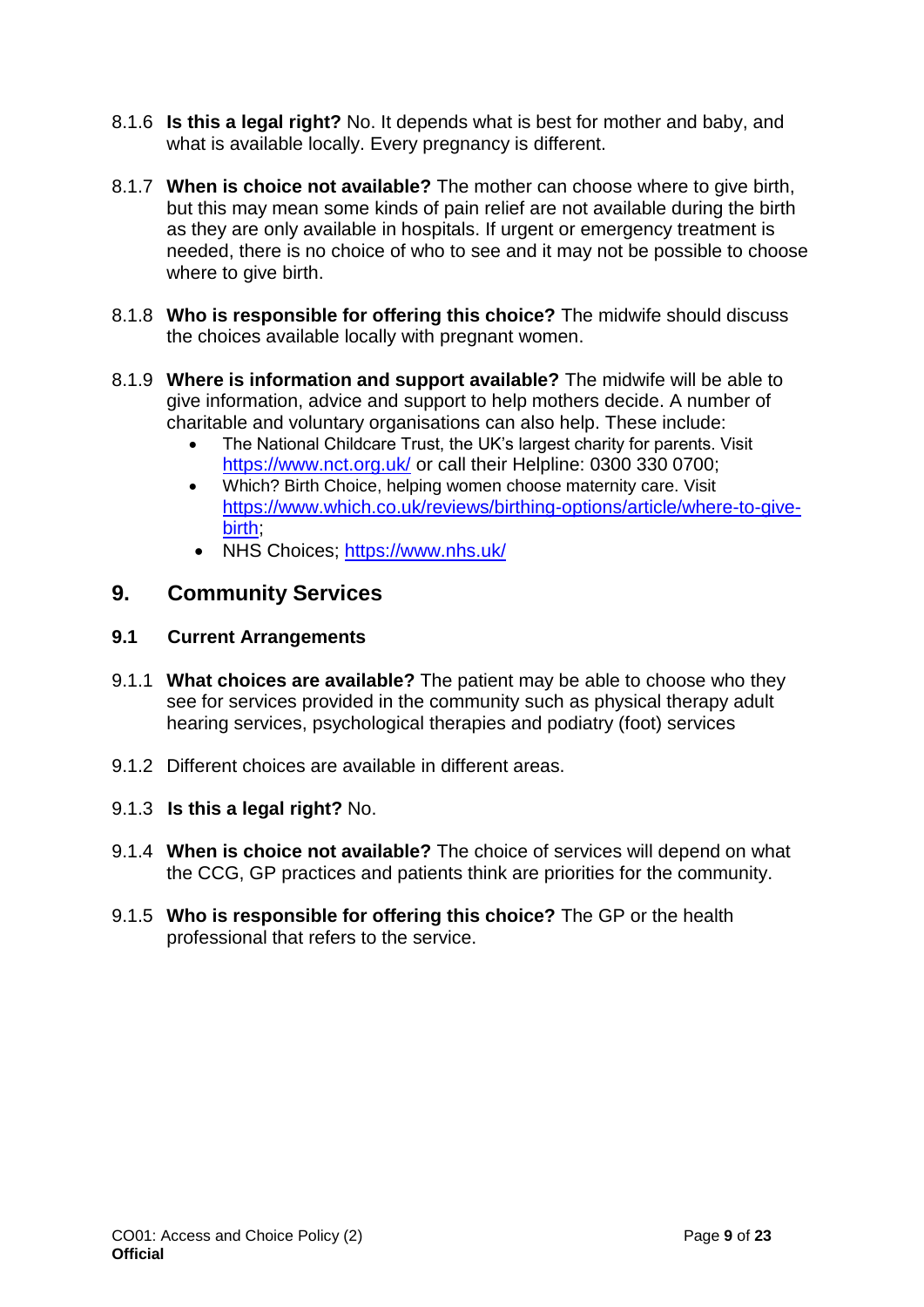## <span id="page-9-0"></span>**10. Health Research**

#### **10.1 Current Arrangements**

- 10.1.1 **What choices are available?** A patient can take part in approved health research (for example, clinical trials of medicines) relating to their circumstances or care. The patient is free to choose whether they take part in any research and do not have to take part if they do not want to.
- 10.1.2 **When is the choice not available?** The patient cannot take part in research if:
	- There is currently no research relating to their circumstances or care; or
	- They do not meet the requirements for a particular study.
- 10.1.3 **Who is responsible for offering this choice?** The health professional who provides the care, for example, the hospital doctor, GP or nurse.

#### 10.1.4 **Where is information and support available?**

- Healthtalkonline explains what clinical trials are and why we need them. Visit [www.healthtalkonline.org](file:///C:/Users/joanne.leadbitter/AppData/Local/Microsoft/Windows/INetCache/Content.Outlook/VPDQ8LDO/www.healthtalkonline.org) and search for 'clinical trials';
- National Institute for Health Research explains how patients can help with research. Visit <http://www.nihr.ac.uk/awareness/Pages/default.aspx> and click on 'Patients and public';
- For information on what research is currently under way: Visit the UK Clinical Trials Gateway: [www.ukctg.nihr.ac.uk;](file:///C:/Users/joanne.leadbitter/AppData/Local/Microsoft/Windows/INetCache/Content.Outlook/VPDQ8LDO/www.ukctg.nihr.ac.uk)
- NHS Choices explains why the NHS carries out research and the different types of research there are. Visit [www.nhs.uk](file:///C:/Users/joanne.leadbitter/AppData/Local/Microsoft/Windows/INetCache/Content.Outlook/VPDQ8LDO/www.nhs.uk) and search for 'Getting involved in research'.

## <span id="page-9-1"></span>**11. Personal Health Budget**

#### **11.1 Current Arrangements**

11.1.1 **What choices are available?** For some NHS services, there is the right to have and in other areas the right to request and choose to have a personal health budget and a direct payment if eligible. A personal health budget is an amount of money and a plan to use it. The plan is agreed between a patient and their healthcare professional and clinical commissioning group. It sets out the patient's health needs, the amount of money available to meet those needs and how this money will be spent.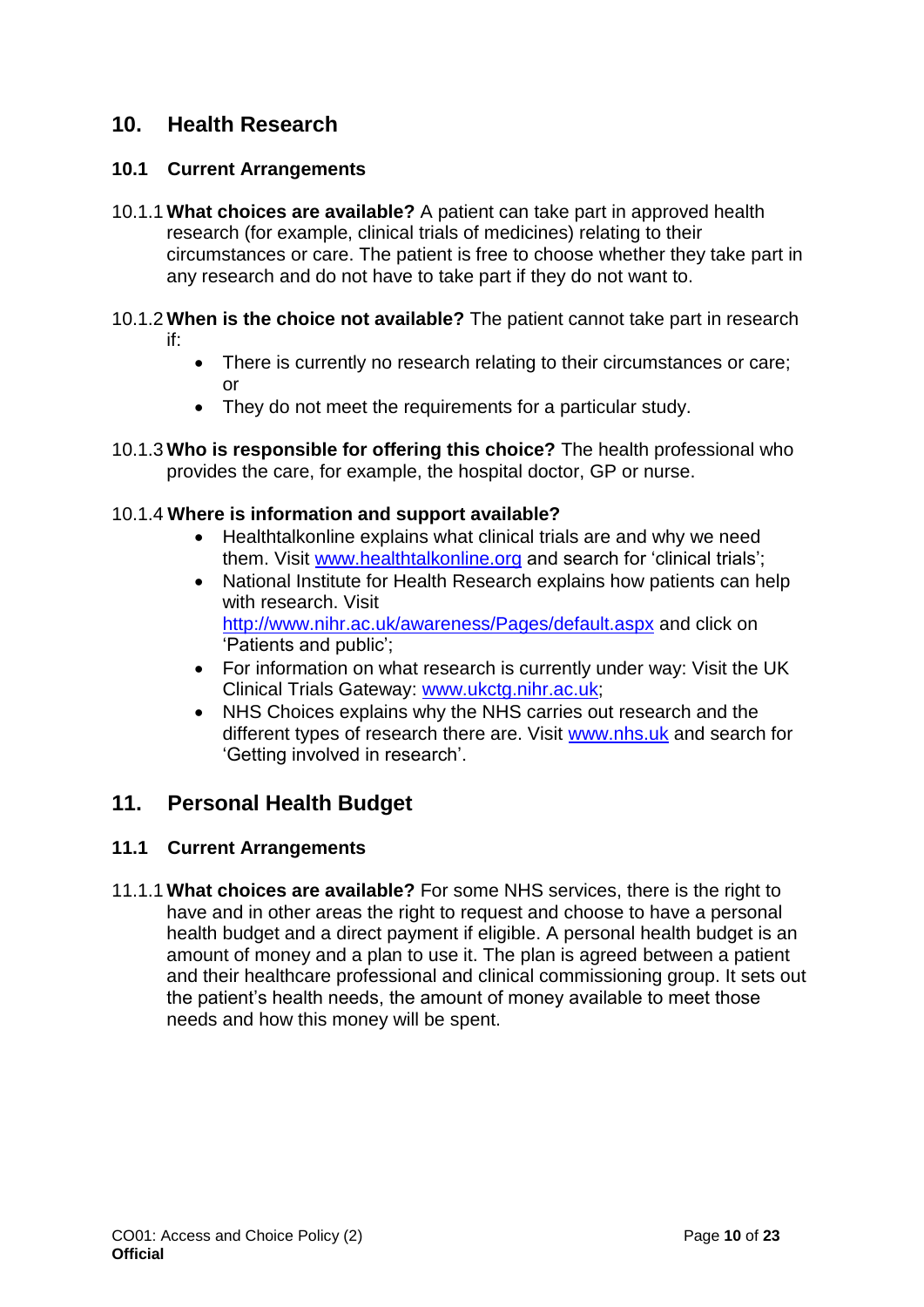11.1.2 With a personal health budget, the patient (or representative) can:

- Agree with a health professional what health and wellbeing outcomes to achieve;
- Know how much money is available for this health care and support;
- Create their own care plan with the help of their health professional or others;
- Choose how to manage their personal health budget;
- Spend the money in ways and at times that makes sense to the patient, in line with their care plan.
- 11.1.3 There is a choice to manage the personal health budget in three ways, or a combination of these:
	- A 'notional budget: the CCG or another NHS organisation holds the PHB funding and arranges the patient's agreed personalised care and support plan on the patient's behalf
	- A 'third party budget: an organisation received the PHB funding and holds the money on the patient's behalf (such as an Independent User Trust) and arranges the patient's agreed personalised care and support plan.
	- Direct payment for health care: the patient or their representative received the PHB funding and they buy and manage the care and services as agreed in the patient's agreed personalised care and support plan.
- 11.1.4 In each case there will be regular reviews to ensure that the personal health budget is meeting the patient's needs. Direct healthcare payments will be subject to regular reviews of how the money is being spent.
- 11.1.5 **Is this a legal right?** There is a legal 'right to ask' for a personal health budget, which has been available since April 2014, which was extended to a legal 'right to have' a personal health budget (with some exceptions) since October 2014 for people receiving NHS Continuing Healthcare (including children). NHS Continuing Healthcare is a package of care arranged and funded solely by the NHS and provided free to the patient. This care can be provided in any setting – including an individual's own home. An assessment is carried out by the CCG using a multi-disciplinary team of health and social care professionals. There is now a legal right for PHBs from April 2019 for CHC patients and from April 2020 for Continuing Care for Children patients. From November 2019, the right to access PHBs was extended to Personal Wheelchair Budgets and from 2 December 2019 to Section 117s. .
- 11.1.6 More information about NHS Continuing Healthcare is available via NHS Choices: [www.nhs.uk.](file:///C:/Users/joanne.leadbitter/AppData/Local/Microsoft/Windows/INetCache/Content.Outlook/VPDQ8LDO/www.nhs.uk)
- 11.1.7 **When is this choice not available?** Personal health budgets are not available for all NHS services (for example, acute or emergency care or visiting the GP). A few groups of people may not be eligible for a personal health budget or a direct healthcare payment (for example, people who have been ordered by the Court to have drug rehabilitation treatment).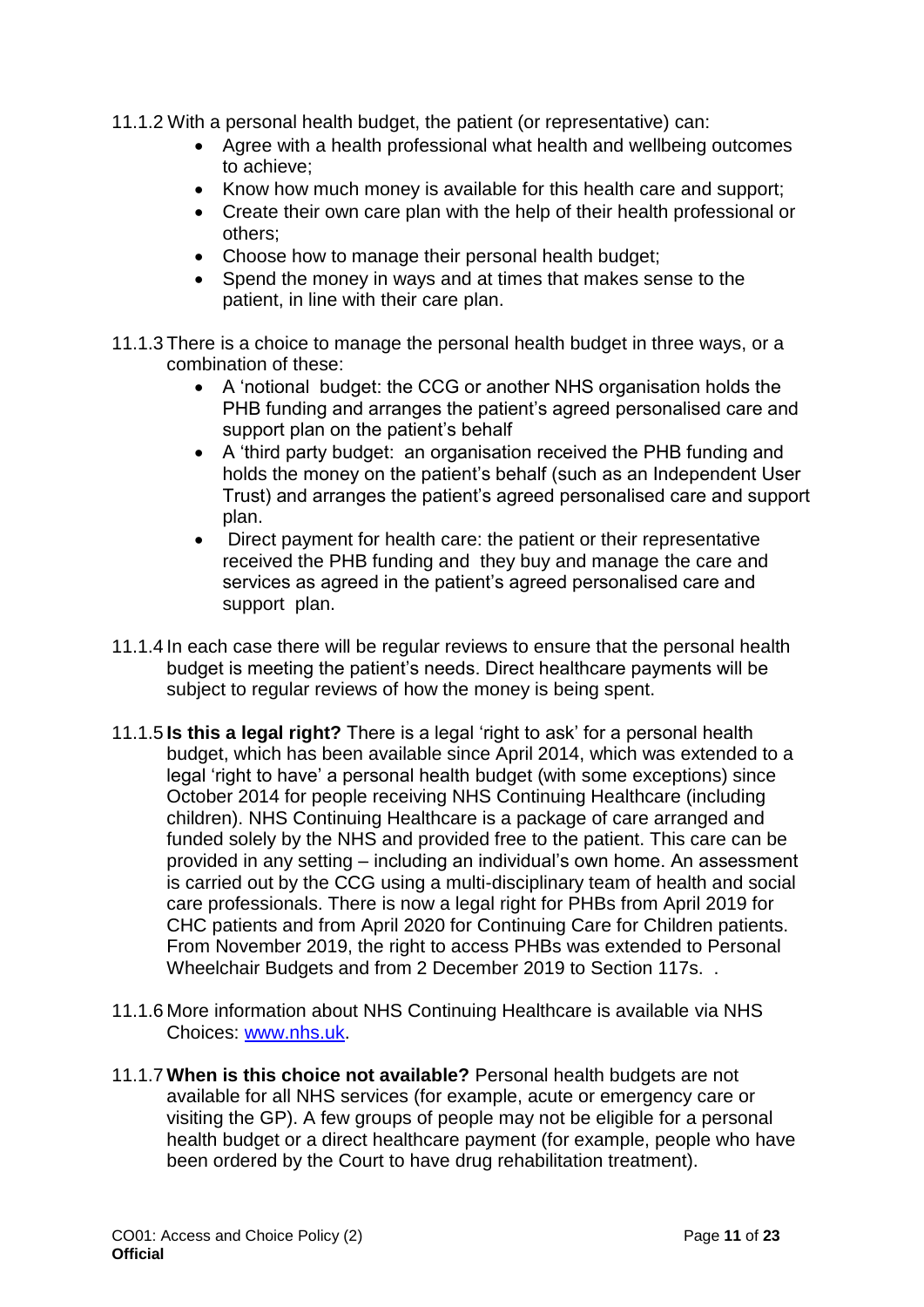#### 11.1.8 **Who is responsible for offering the choice?** The CCG.

#### 11.1.10 **Where is information and support available?** Patients should:

- Talk to their GP or health professional; or
- Contact the CCG (www.sunderlandccg.nhs.uk)

#### 11.1.11 Further information about personal health budgets is available from:

- NHS Choices: [www.nhs.uk;](file:///C:/Users/joanne.leadbitter/AppData/Local/Microsoft/Windows/INetCache/Content.Outlook/VPDQ8LDO/www.nhs.uk)
- NHS England's website has a section dedicated to personal health budgets. This has information about national policy, the implementation toolkit, stories and other resources. [www.personalhealthbudgets.england.nhs.uk;](file:///C:/Users/joanne.leadbitter/AppData/Local/Microsoft/Windows/INetCache/Content.Outlook/VPDQ8LDO/www.personalhealthbudgets.england.nhs.uk)
- The Peer Network, a user-led organisation for personal health budgets, has its own website: [www.peoplehub.org.uk;](http://www.peoplehub.org.uk/)
- NHS Sunderland CCG's website: [www.sunderlandccg.nhs.uk](file:///C:/Users/joanne.leadbitter/AppData/Local/Microsoft/Windows/INetCache/Content.Outlook/VPDQ8LDO/www.sunderlandccg.nhs.uk)

## <span id="page-11-0"></span>**12. Treatment in another European Economic Area**

#### **12.1 Current Arrangements**

These arrangements outline the current procedure for accessing treatment in another European Economic Area, pre-brexit. The latest arrangements for treatment in another European Economic Area can be found on NHS Choices; [https://www.nhs.uk/using-the-nhs/healthcare-abroad/going-abroad](https://www.nhs.uk/using-the-nhs/healthcare-abroad/going-abroad-for-treatment/going-abroad-for-medical-treatment/)[for-treatment/going-abroad-for-medical-treatment/](https://www.nhs.uk/using-the-nhs/healthcare-abroad/going-abroad-for-treatment/going-abroad-for-medical-treatment/)

- 12.1.1 **What choices are available?** The right to choose to receive treatment, normally available on the NHS, in other countries within the European Economic Area (EEA) and is subject to certain conditions. This is a legal right set out in the NHS Constitution and in EU law.
- 12.1.2 Under a new EU directive on patients' rights in cross-border healthcare, there is the right to access any healthcare service in another Member State that is the same as or equivalent to a service that would have been provided in the circumstances of each case. This means that the treatment must be one that is available through the NHS. There is then a right to claim reimbursement up to the amount the treatment would have cost under the NHS – or the actual amount if this is lower.

This means that the patient will normally have to pay for the full cost of the treatment upfront (though other arrangements may be available via the CCG or NHS England). The directive covers treatment provided in state-run hospitals and services provided by private clinics and clinicians.

#### 12.1.3 **When is choice not available?** The directive does not cover:

- Long-term (i.e. social) care:
- Access to and allocation of organs (for transplantation); or
- Public vaccination programmes against infectious diseases.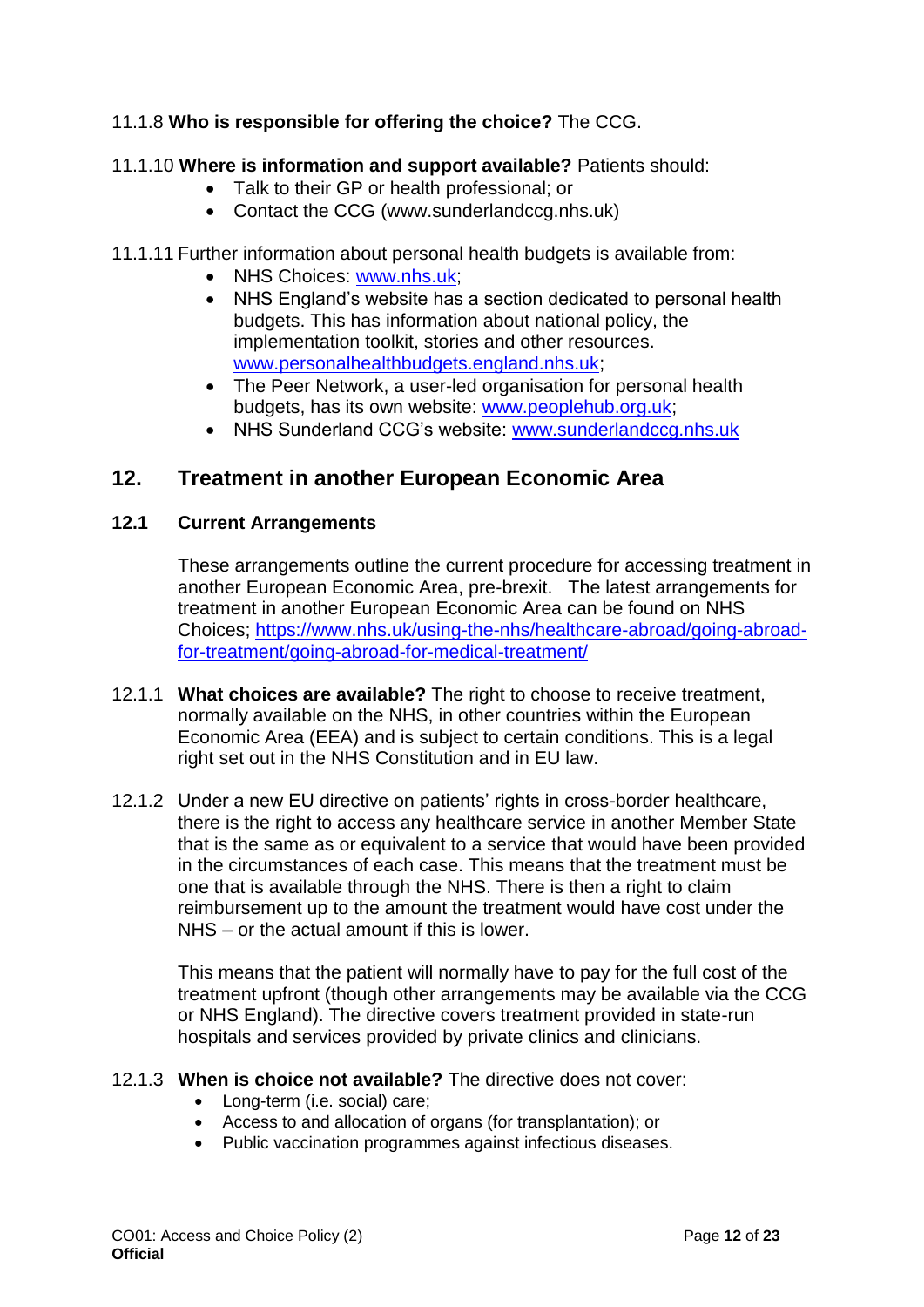- 12.1.4 In some cases, prior authorisation may be required before treatment is accessed in another EEA country. This will enable the patient to confirm that they are entitled to the treatment requested, as well as the level of reimbursement that will apply.
- 12.1.5 The process of prior authorisation will also ensure that the patient is aware of all of the possible treatment options within the NHS, which may be more convenient than going abroad. If the patient is unable to access treatment on the NHS without undue delay, authorisation must be granted.
- 12.1.6 **Who is responsible for offering this choice?** To access treatment in another EEA country, the GP, dentist or CCG will outline the choices that are available.

## <span id="page-12-0"></span>**13. End of Life Care**

- 13.1.1 Patients have the right to be involved in discussions and decisions about their health and care, including end of life care, and to be given information to enable them with support from family or carer where appropriate to make decisions about the end of life care they want to receive, including preferred place of care.
- 13.1.2 **What does this right mean for patients?** The Health and Social Care Act 2012 addresses the Government's commitment to 'no decision about me without me'. The CCG has a duty to promote the involvement of patients, carers and representatives in decisions, which relate to the prevention and diagnosis of illness in the patients, or their care or treatment. Clinicians will discuss your preferences and circumstances with patients and these will be reflected in the decision that is made. Patients will be listened to and treated as an individual.
- 13.1.3 Where a range of potentially suitable treatments or forms of healthcare are available, a competent person has the right to receive the information they need in order to decide their preference. NHS staff will involve patients in discussions to decide on the right choice for the patient, the discussions can include family and carers.
- 13.1.4 Not everyone will wish to take up this right. Some people will not be able to do so for themselves, for example if they are not conscious or if they have lost mental capacity. The Mental Capacity Act and its Code of Practice set out how others can make healthcare decisions under such circumstances.
- 13.1.5 In relation to both GP and secondary care (e.g. hospital treatment), doctors registered with the General Medical Council have a duty to work in partnership with patients. This must include listening to patients and responding to their concerns and preferences, and giving patients the information they want or need in a way they can understand.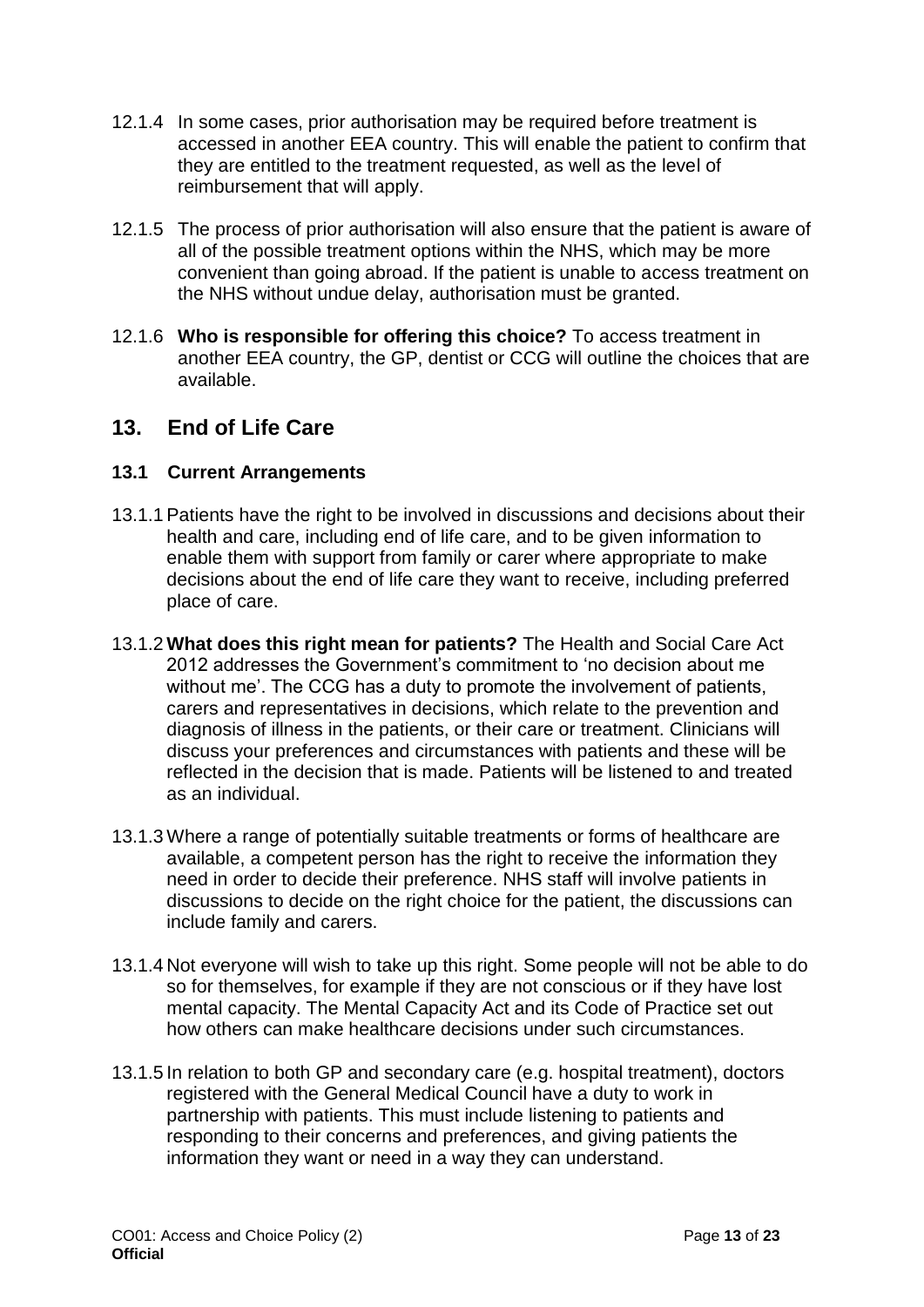## <span id="page-13-0"></span>**14. Planning your long-term care**

#### **14.1 Current Arrangements**

*"The NHS commits to involve you in discussions about planning your care and to offer you a written record of what is agreed if you want one." (Section 3a of the NHS Constitution)*

- 14.1.1 The Government is committed to a patient-led NHS, strengthening patient's choice and management of their own care. The CCG wants to support shared decision-making and focus on improving patient outcomes. Involving patients (and carers and family, where appropriate) in discussions about planning care is key to helping patients understand what choices are available, and what support might be needed to manage their condition and stay healthy.
- 14.1.2 What does this right mean for patients? For people with long-term conditions, the aim is to identify how their condition is impacting on the things that are important to them. A care planning discussion can help to identify a range of personal goals, and how the health system will support in achieving them. It can also include wishes around end of life care if this is relevant or appropriate. The discussion can also identify the range of support available, the extent to which the patient is able to self-care, what support groups are available and the most convenient way for patients to access further information.
- 14.1.3 In this way, patients will have more control over the care and support received, and this should help reduce unplanned emergencies or unscheduled admissions to hospital. The care planning discussion is generally led by the main health or care professional, so that could be in primary or secondary care (e.g. with a GP or a hospital doctor). It may also be offered by a community pharmacist, e.g. after a medicines use review or a healthy lifestyle discussion. For people with long-term conditions, it is likely to be led by the GP and then added to by other health/care professionals as appropriate.
- 14.1.4 The NHS has developed a range of patient decision aids to support patients and health professionals in discussions about care planning. Patient decision aids are specially designed information resources that help people make decisions about difficult healthcare options and why one option is better than another.
- 14.1.5 The outcome of the discussion about the care decisions will usually be recorded.
- 14.1.6 This record could be called a care plan, a health plan, a support plan, a selfmanagement plan or an information prescription. For some people their 'plan' will be very detailed, for others it might be something simpler.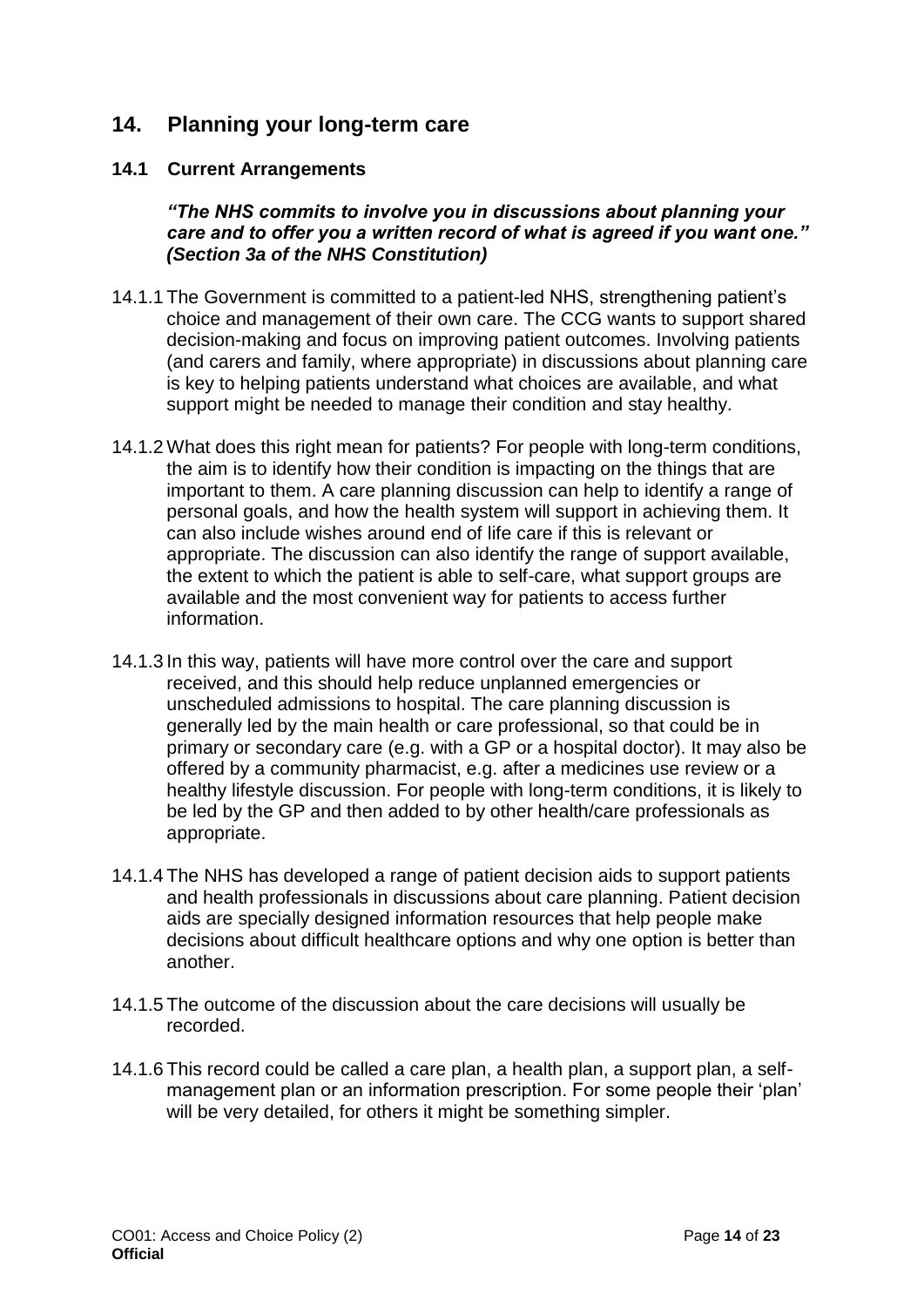- 14.1.7 It is good practice to offer the patient a written record of what is agreed. The care planning approach is well established in mental health services and in aspects of social care. The aim is to make this type of practice more generally available.
- 14.1.8 The patient may not want a written document, but just have the agreement recorded in their patient notes.
- 14.1.9 The Department of Health's End of Life Care Strategy (2008) outlined a number of measures to be put in place to ensure that patients' needs are met. At a local level, we are supporting the roll-out of the electronic palliative care co-ordination systems. These enable the recording and sharing of information about people's needs, wishes and preferences for end of life care, with their agreement, so that care provision is delivered in line with people's choices.

## <span id="page-14-0"></span>**15. Principles & Process for Ensuring Patient Choice**

- 15.1 The CCG recognises that providing people with greater choice is a priority of the modern NHS. Research in the UK and overseas has shown that treatments are more effective if patients choose, understand and control their care. The CCGs will regularly review the health provision in the market place to ensure choice of provider and locations of care are available for patients on a regular basis.
- 15.2 Where gaps in the market are identified the organisation may choose to engage with providers to create more choice in a service if it is appropriate to do so.
- 15.3 The CCG recognises its obligations under The National Health Service and Clinical Commissioning Groups (Responsibilities and Standing Rules) Regulations 2012 and is working with the provider market to establish assurance mechanisms that support all patients being offered choice where they are at risk of breaching the 18 week or two week waiting time targets.
- 15.4 The CCG will work with Public and Patient Involvement leads, and patient involvement forums to gain an understanding of patients' needs, priorities and perceptions to inform and influence the choice agenda
- 15.5 The CCG will build on existing relationships whilst forging new ones to improve choice. It will be proactive in engaging with referrers through workshops, meetings and regular communication.
- 15.6 It will bring together for patients with long term conditions their healthcare professional, information about their life, available care and treatment options and choices, and together decide on a personalised package of treatment and care.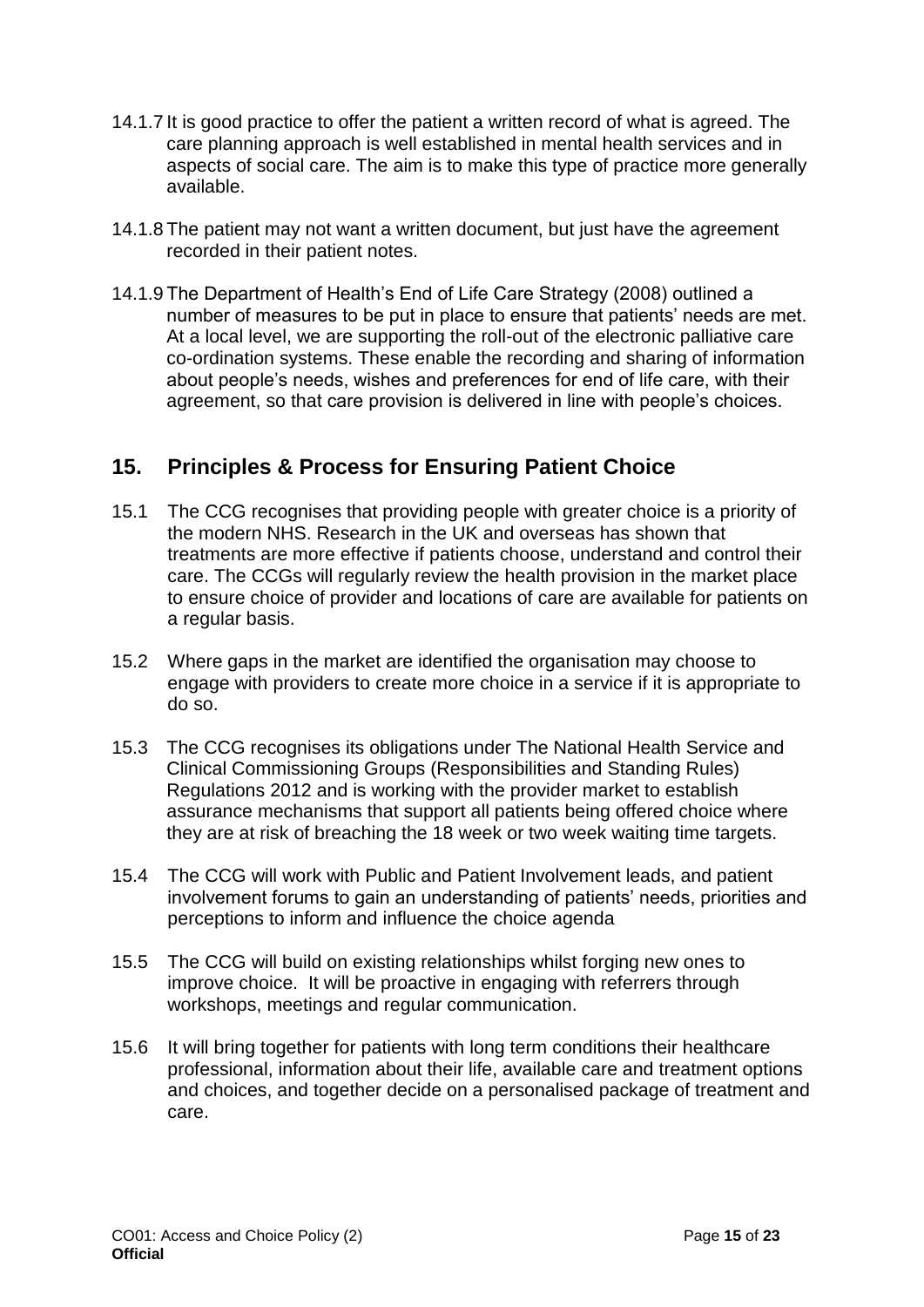- 15.7 Maternity services will have the four national choice guarantees available to all women and their partners. Women and their partners will be given the opportunity to make informed choices throughout pregnancy, birth and during the postnatal period.
- 15.8 Working in partnership, clinical commissioners will identify events, services and local opportunities to promote choice to the wider local population.
- 15.9 The CCGs will publicise and promote awareness of, information about secondary care providers and where that information can be found to enable a person to choose a clinically appropriate secondary care provider within 18 weeks from the time of their initial referral, unless it is not clinically appropriate or they choose to wait longer
- 15.10 It will support GPs and other health professionals in promoting patient's choice from within their services through:
	- Providing choice posters to GP Practices for display in their practices.
	- Distributing patient leaflets to GP Practices, Health Centres and Community Health services for display in their services.
	- Monitoring the distribution and the displaying of choice information by spot checking GP Practices, Health Centres and Community Health locations.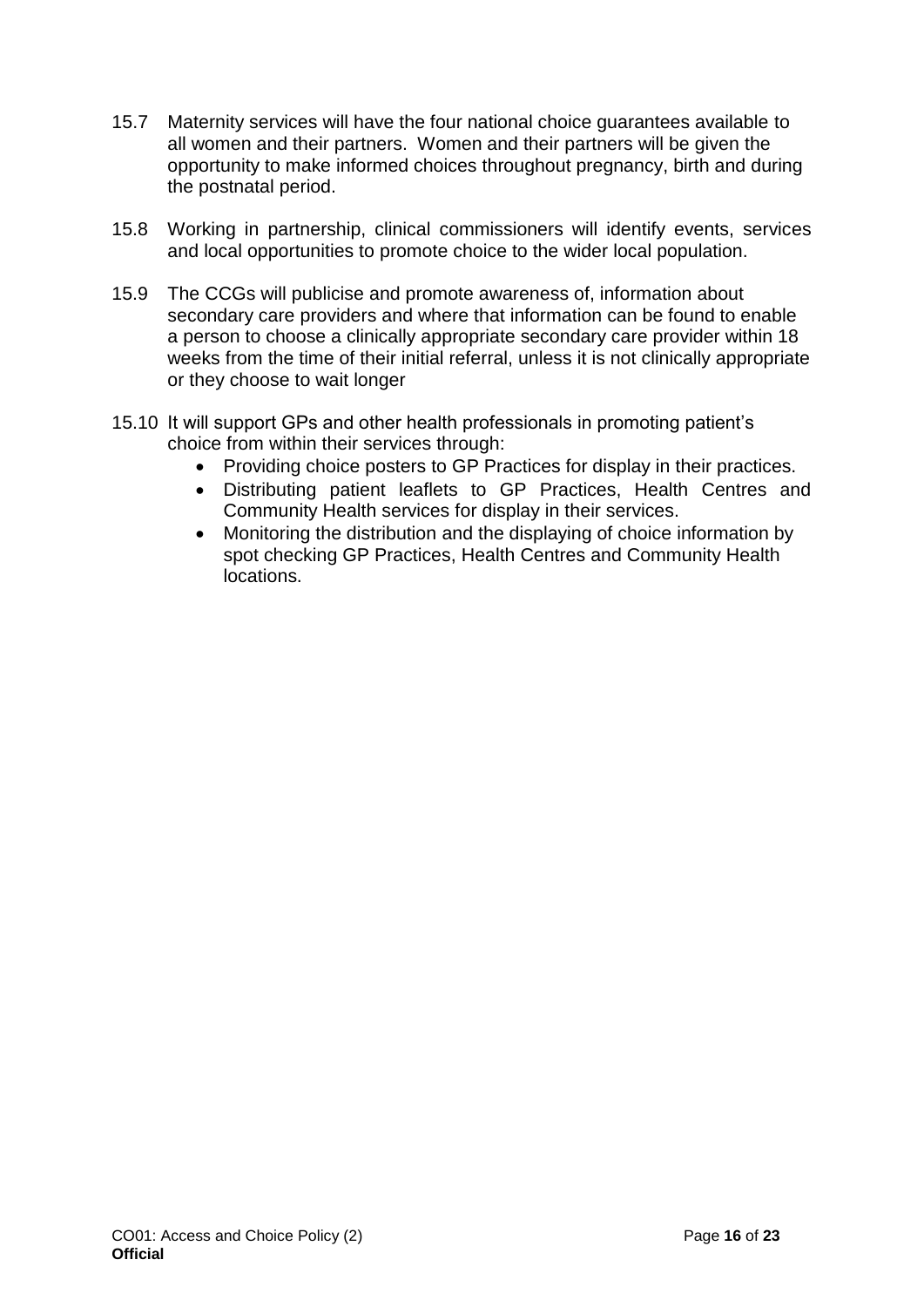## <span id="page-16-0"></span>**16. Duties and Responsibilities**

| <b>Governing Body</b>      | The Governing Body has responsibility for setting the<br>strategic context in which organisational process<br>documents are developed, and for establishing a scheme<br>of governance for the formal review and approval of such<br>documents. |  |  |
|----------------------------|------------------------------------------------------------------------------------------------------------------------------------------------------------------------------------------------------------------------------------------------|--|--|
| <b>Chief Officer</b>       | The Chief Officer has overall responsibility for the strategic                                                                                                                                                                                 |  |  |
|                            | direction and operational management, including ensuring<br>that CCG process documents comply with all legal,<br>statutory and good practice guidance requirements.                                                                            |  |  |
| <b>Contract</b>            | The Contract Managers/Accountant have the                                                                                                                                                                                                      |  |  |
| <b>Managers/Accountant</b> | responsibilities to ensure the policy is kept current and is                                                                                                                                                                                   |  |  |
|                            | disseminated to all relevant staff via an implementation                                                                                                                                                                                       |  |  |
|                            | plan.                                                                                                                                                                                                                                          |  |  |
| <b>All Staff</b>           | All staff, including temporary and agency staff, are                                                                                                                                                                                           |  |  |
|                            | responsible for:                                                                                                                                                                                                                               |  |  |
|                            | Compliance with relevant process documents.<br>$\bullet$                                                                                                                                                                                       |  |  |
|                            | Failure to comply may result in disciplinary action                                                                                                                                                                                            |  |  |
|                            | being taken.                                                                                                                                                                                                                                   |  |  |
|                            | Co-operating with the development and                                                                                                                                                                                                          |  |  |
|                            | implementation of policies and procedures and as<br>part of their normal duties and responsibilities.                                                                                                                                          |  |  |
|                            | Identifying the need for a change in policy or                                                                                                                                                                                                 |  |  |
|                            | procedure as a result of becoming aware of                                                                                                                                                                                                     |  |  |
|                            | changes in practice, changes to statutory                                                                                                                                                                                                      |  |  |
|                            | requirements, revised professional or clinical                                                                                                                                                                                                 |  |  |
|                            | standards and local/national directives, and advising<br>their line manager accordingly.                                                                                                                                                       |  |  |
|                            | Identifying training needs in respect of policies and                                                                                                                                                                                          |  |  |
|                            | procedures and bringing them to the attention of                                                                                                                                                                                               |  |  |
|                            | their line manager.                                                                                                                                                                                                                            |  |  |
|                            | Attending training / awareness sessions when provided.                                                                                                                                                                                         |  |  |
| <b>CSU Staff</b>           | Whilst working on behalf of the CCG, CSU staff will be                                                                                                                                                                                         |  |  |
|                            | expected to comply with all policies, procedures and                                                                                                                                                                                           |  |  |
|                            | expected standards of behaviour within the CCG, however                                                                                                                                                                                        |  |  |
|                            | they will continue to be governed by all policies and                                                                                                                                                                                          |  |  |
|                            | procedures of their employing organisation.                                                                                                                                                                                                    |  |  |
|                            |                                                                                                                                                                                                                                                |  |  |

## <span id="page-16-1"></span>**17. Implementation**

- 17.1 This policy will be available to all staff for use in relation to access and choice.
- 17.2 All managers are responsible for ensuring that relevant staff within the CCG have read and understood this document and are competent to carry out their duties in accordance with the procedures described.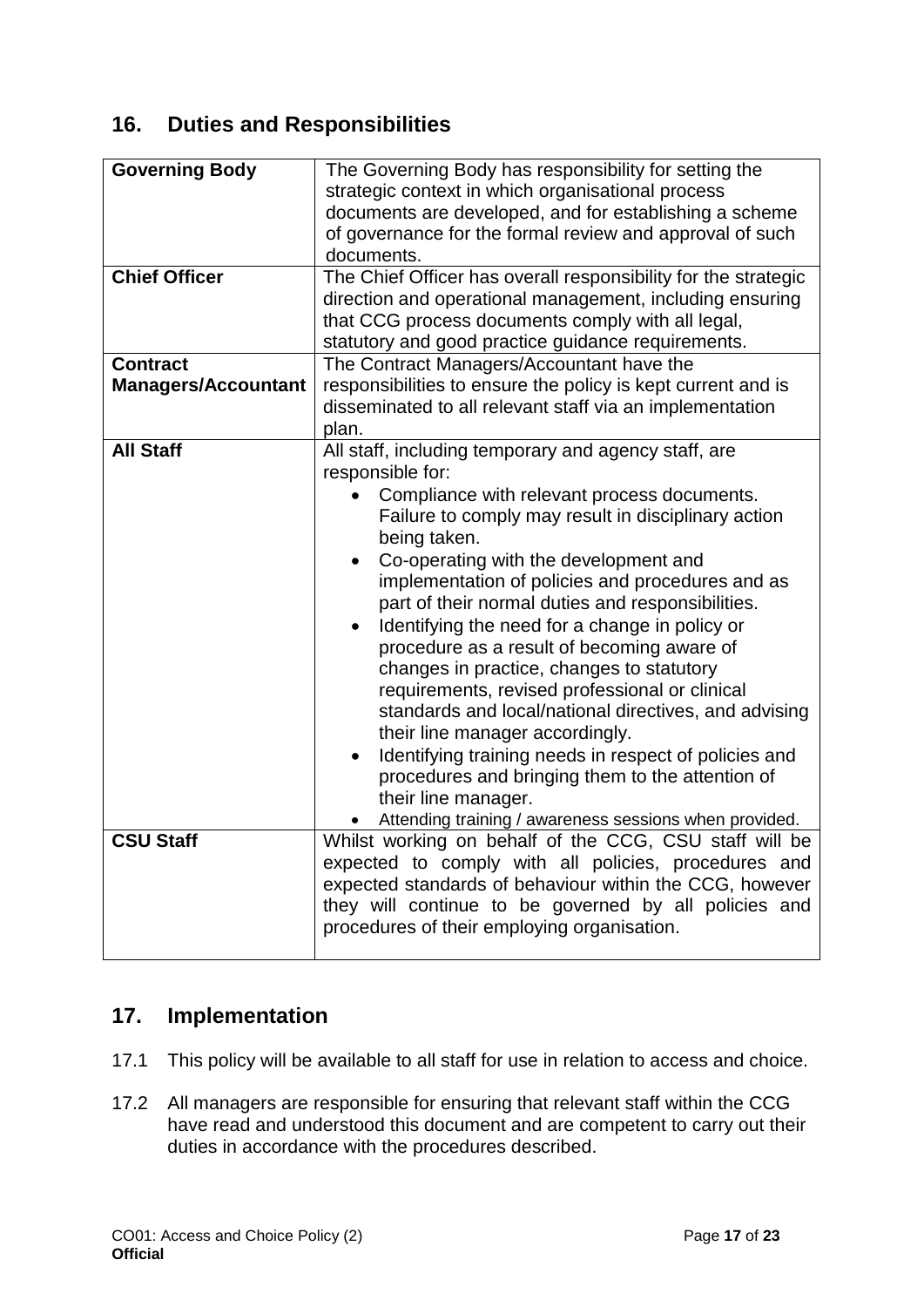## <span id="page-17-0"></span>**18. Training Implications**

It has been determined that there are no specific training requirements associated with this policy/procedure.

#### <span id="page-17-1"></span>**19. Documentation**

- 19.1 The NHS Choice Framework: What choices are available to me in the NHS? [https://www.gov.uk/government/publications/the-nhs-choice-framework/the](https://www.gov.uk/government/publications/the-nhs-choice-framework/the-nhs-choice-framework-what-choices-are-available-to-me-in-the-nhs)[nhs-choice-framework-what-choices-are-available-to-me-in-the-nhs](https://www.gov.uk/government/publications/the-nhs-choice-framework/the-nhs-choice-framework-what-choices-are-available-to-me-in-the-nhs)
- 19.2 NHS Choices;<https://www.nhs.uk/>
- 19.3 The Primary Care Trust Choice of Secondary Care Provider Directions 2009, published 21 January 2009.
- 19.4 NNHS Constitution for England; [http://www.nhs.uk/choiceintheNHS/Rightsandpledges/NHSConstitution/Pages](http://www.nhs.uk/choiceintheNHS/Rightsandpledges/NHSConstitution/Pages/Yourrightstochoice.aspx) [/Yourrightstochoice.aspx](http://www.nhs.uk/choiceintheNHS/Rightsandpledges/NHSConstitution/Pages/Yourrightstochoice.aspx)
- 19.5 Government White Paper; Equity and excellence: liberating the NHS' July 2010
- 19.6 Liberating the NHS: Greater Choice and Control: October 2010
- 19.7 NHS: Extending Patient Choice of Provider: July 2011
- 19.8 Health and Social Care Act 2012
- 19.9 National Health Service (Procurement, Patient Choice and Competition) (No. 2) Regulations 2013.
- 19.10 The National Childcare Trust; [www.nct.org.uk](file:///C:/Users/joanne.leadbitter/AppData/Local/Microsoft/Windows/INetCache/Content.Outlook/VPDQ8LDO/www.nct.org.uk)
- 19.11 Which? Where to give birth; [https://www.which.co.uk/reviews/birthing](https://www.which.co.uk/reviews/birthing-options/article/where-to-give-birth)[options/article/where-to-give-birth](https://www.which.co.uk/reviews/birthing-options/article/where-to-give-birth)
- 19.12 Association for Improvements in the Maternity Services (AIMS); [www.aims.org.uk](http://www.aims.org.uk/)
- 19.13 Start4Life at:<https://www.nhs.uk/start4life/>
- 19.14 Healthtalkonline; [www.healthtalkonline.org](http://www.healthtalkonline.org/)
- 19.15 National Institute for Health Research:<https://www.nihr.ac.uk/>
- 19.16 UK Clinical Trials Gateway: [www.ukctg.nihr.ac.uk](http://www.ukctg.nihr.ac.uk/)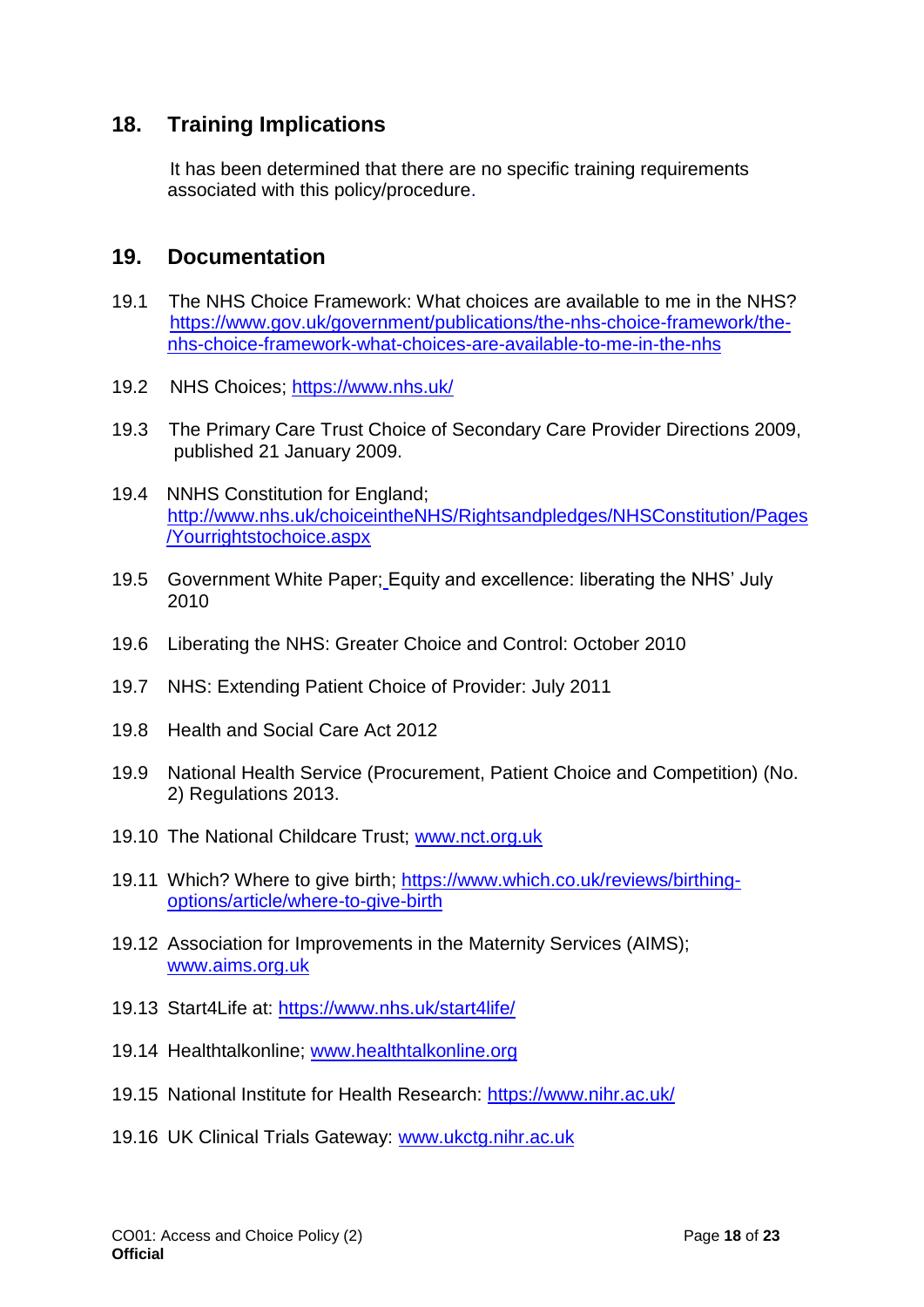- 19.17 Personal Health Budgets: [https://www.england.nhs.uk/personal-health](https://www.england.nhs.uk/personal-health-budgets/)[budgets/](https://www.england.nhs.uk/personal-health-budgets/)
- 19.19 Department of Health's End of Life Care Strategy (2008)
- 19.20 Securing Meaningful choice for patients: CCG planning and improvement guide: August 2016

## <span id="page-18-0"></span>**20. Monitoring, Review and Archiving**

#### **20.1 Monitoring**

- 20.1.1 The Governing Body will oversee, on behalf of the governing body, a method for monitoring the dissemination and implementation of this policy.
- 20.1.2 Monitoring information will be recorded in the policy database.
- 20.1.3 Patient Surveys will be conducted to identify the uptake of choice and the results will be fed back to GP Practices, Secondary Care and appropriate Clinical Commissioning Group.
- 20.1.4 Clinical Commissioners will develop processes which ensure patients who complain about a lack of information or a lack of choice will still be entitled to start treatment

#### **20.2 Review**

- 20.2.1 The Governing Body will ensure that this policy document is reviewed in accordance with the timescale specified at the time of approval. No policy or procedure will remain operational for a period exceeding three years without a review taking place.
- 20.2.2 Staff who become aware of any change which may affect a policy should advise their line manager as soon as possible. The Governance Body will then consider the need to review the policy or procedure outside of the agreed timescale for revision.
- 20.2.3 For ease of reference for reviewers or approval bodies, changes should be noted in the 'document history' table on the front page of this document.

**NB:** If the review consists of a change to an appendix or procedure document, approval may be given by the sponsor director and a revised document may be issued. Review to the main body of the policy must always follow the original approval process.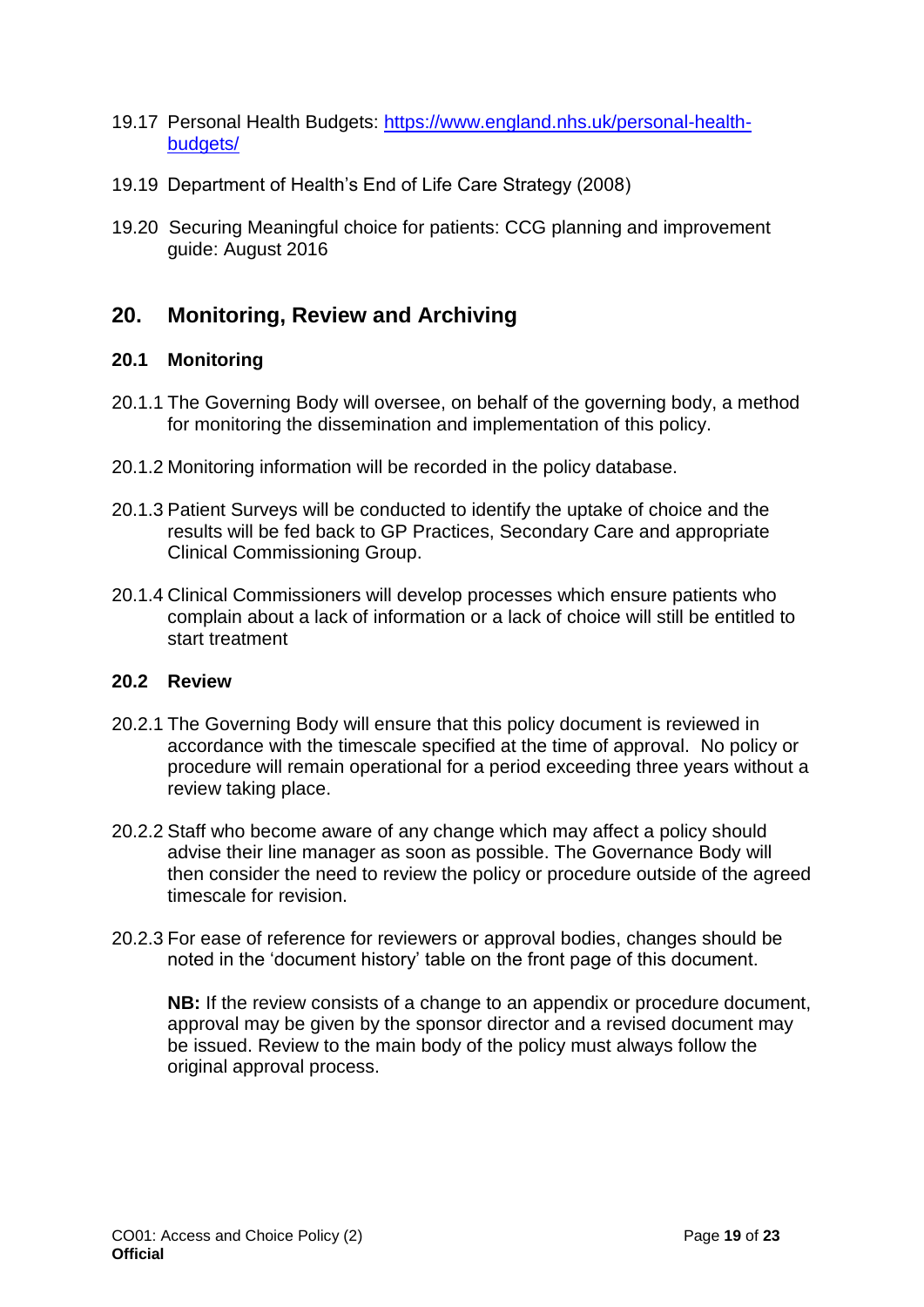#### **20.3 Archiving**

The Governing Body will ensure that archived copies of superseded policy documents are retained in accordance with Records Management: Code of Practice for Health and Social Care 2016.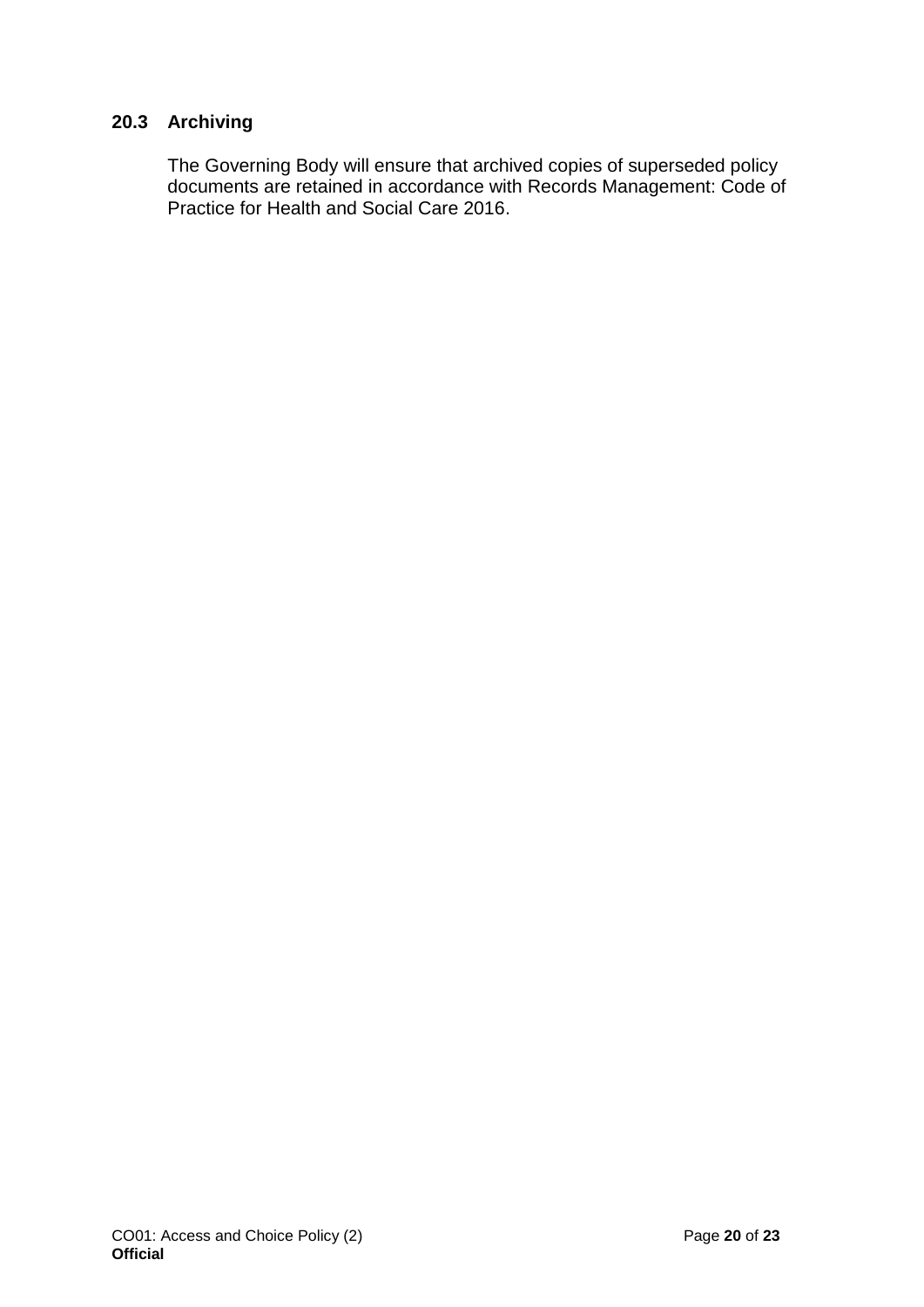## <span id="page-20-0"></span>**Equality analysis; Initial Screening Assessment**

As a public body organisation we need to ensure that all our strategies, policies, services and functions, both current and proposed have given proper consideration to equality and diversity, do not aid barriers to access or generate discrimination against any protected groups under the Equality Act 2010 (Age, Disability, Gender Reassignment, Pregnancy and Maternity, Race, Religion/Belief, Sex, Sexual Orientation, Marriage and Civil Partnership, Carers and Health Inequalities).

A screening process can help judge relevance and provides a record of both the process and decisions made.

This screening determines relevance for all new and revised strategies, policies, projects, service reviews and functions.

Completed at the earliest opportunity it will help to determine:

- The relevance of proposals and decisions to equality, diversity, cohesion and integration.
- Whether or not equality and diversity is being/has already been considered for due regard to the Equality Act 2010 and the Public Sector Equality Duty (PSED).
- Whether or not it is necessary to carry out a full Equality Impact Assessment.

#### **Name(s) and role(s) of person completing this assessment:**

Name: Matt Thubron Role: Head of Contracting and Performance

#### **Title of the service/project or policy:**



#### **What are the aim(s) and objectives of the service, project or policy:**

Choice is fundamental to the delivery of a truly patient-centred NHS as it empowers people to get the health and social care services they want and need. Giving the public and patients good information helps them to make effective choices that are right for them and their families.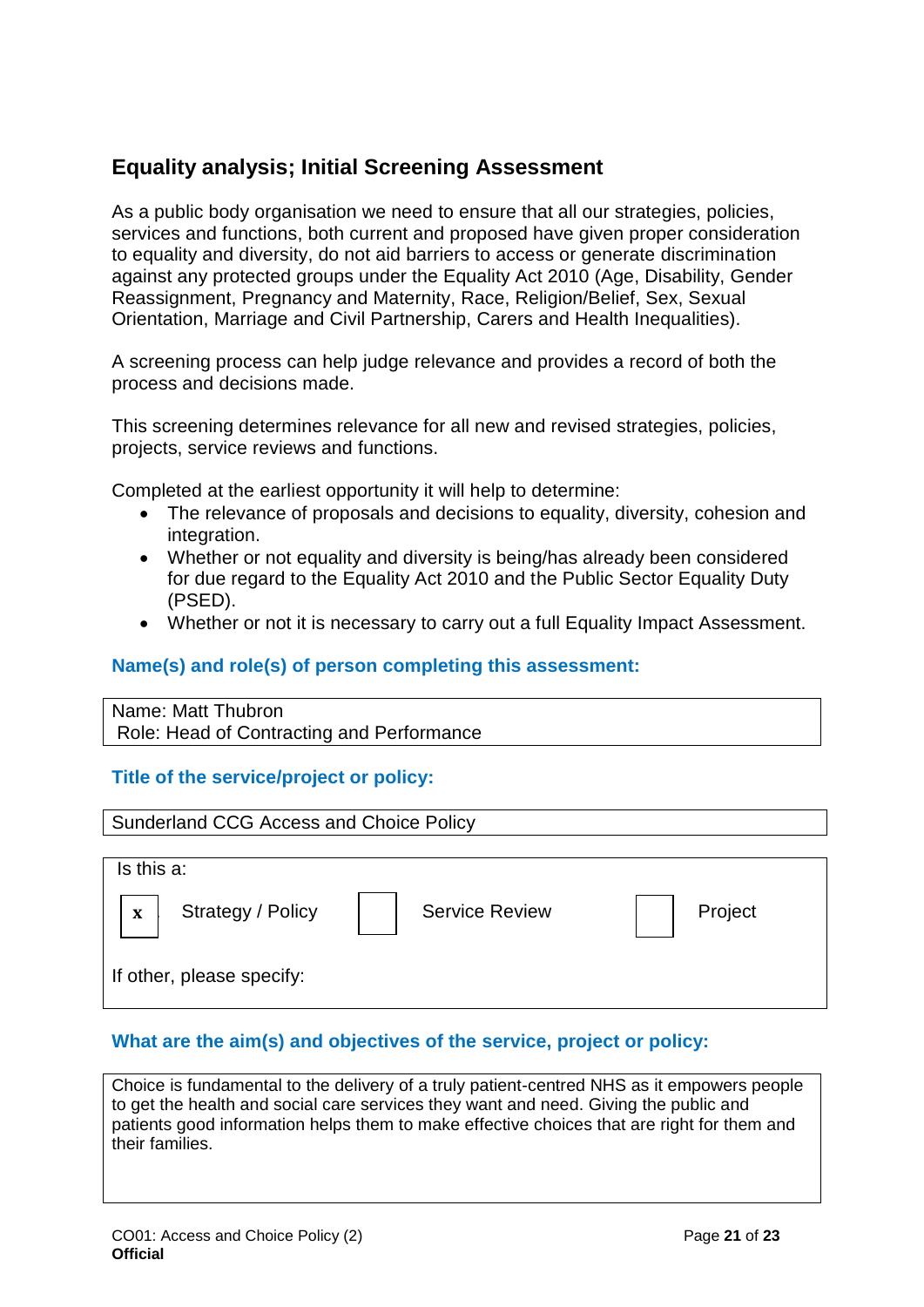| Who will the project/service /policy / decision impact?                                     |  |  |  |  |  |
|---------------------------------------------------------------------------------------------|--|--|--|--|--|
| Consider the actual and potential impacts:                                                  |  |  |  |  |  |
| <b>Staff</b><br>$\mathbf X$                                                                 |  |  |  |  |  |
| service users/patients<br>$\mathbf X$                                                       |  |  |  |  |  |
| other public sector organisations<br>$\mathbf x$                                            |  |  |  |  |  |
| voluntary / community groups / trade unions                                                 |  |  |  |  |  |
| others, please specify:                                                                     |  |  |  |  |  |
|                                                                                             |  |  |  |  |  |
| This policy sets out the mechanisms that the CCG will adopt to fulfil its legal obligations |  |  |  |  |  |

| <b>Questions</b>                                                                                                                                                                              | Yes | <b>No</b> |
|-----------------------------------------------------------------------------------------------------------------------------------------------------------------------------------------------|-----|-----------|
| Could there be an existing or potential impact on any of the<br>protected characteristic groups?                                                                                              |     | X         |
| Has there been or likely to be any staff/patient/public<br>concerns?                                                                                                                          |     | X         |
| Could this piece of work affect how our services,<br>commissioning or procurement activities are organised,<br>provided, located and by whom?                                                 |     | X         |
| Could this piece of work affect the workforce or employment<br>practices?                                                                                                                     |     | X         |
| Does the piece of work involve or have an impact on:<br>Eliminating unlawful discrimination, victimisation and<br>harassment<br>Advancing equality of opportunity<br>Fostering good relations |     | X         |

**If you have answered no to the above and conclude that there will not be a detrimental impact on any equality group caused by the proposed policy/project/service change, please state how you have reached that conclusion below:**